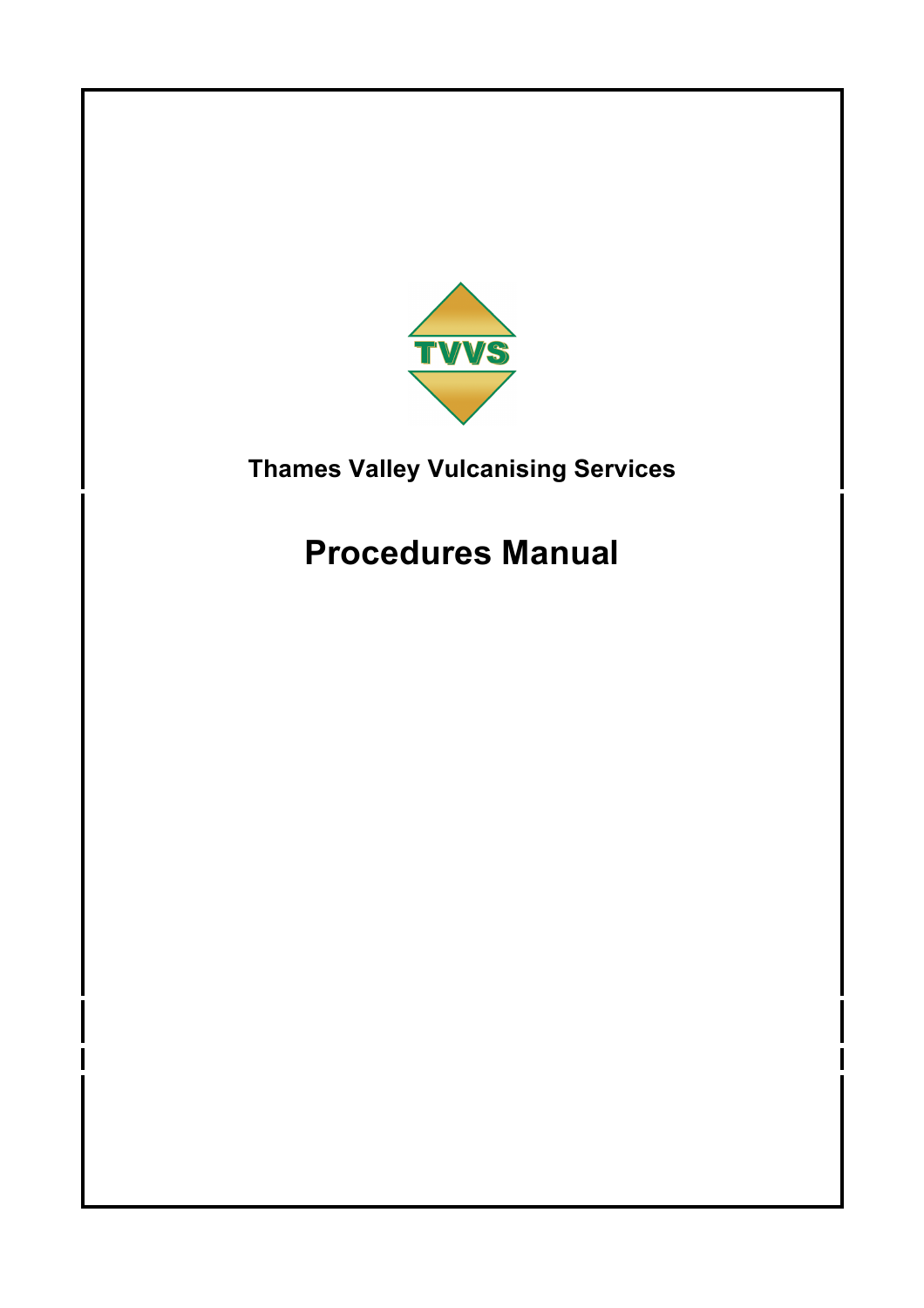**Quality Procedures Manual**  $1$  **ISO9001 : 2008** Schedule PRM 00

#### **Thames Valley Vulcanising Services**

CONTROL DOCUMENTATION GENERAL BROOM ISSUE NO. 1 approved for use and the contract of the contract of the Effective Date 23.04.2003

This document is **EXECUTE:** Page No. 1 of 6

## **Procedures Manual**

Copy Holder: Partner (Administration)

Copy Number : 1 (Master Register)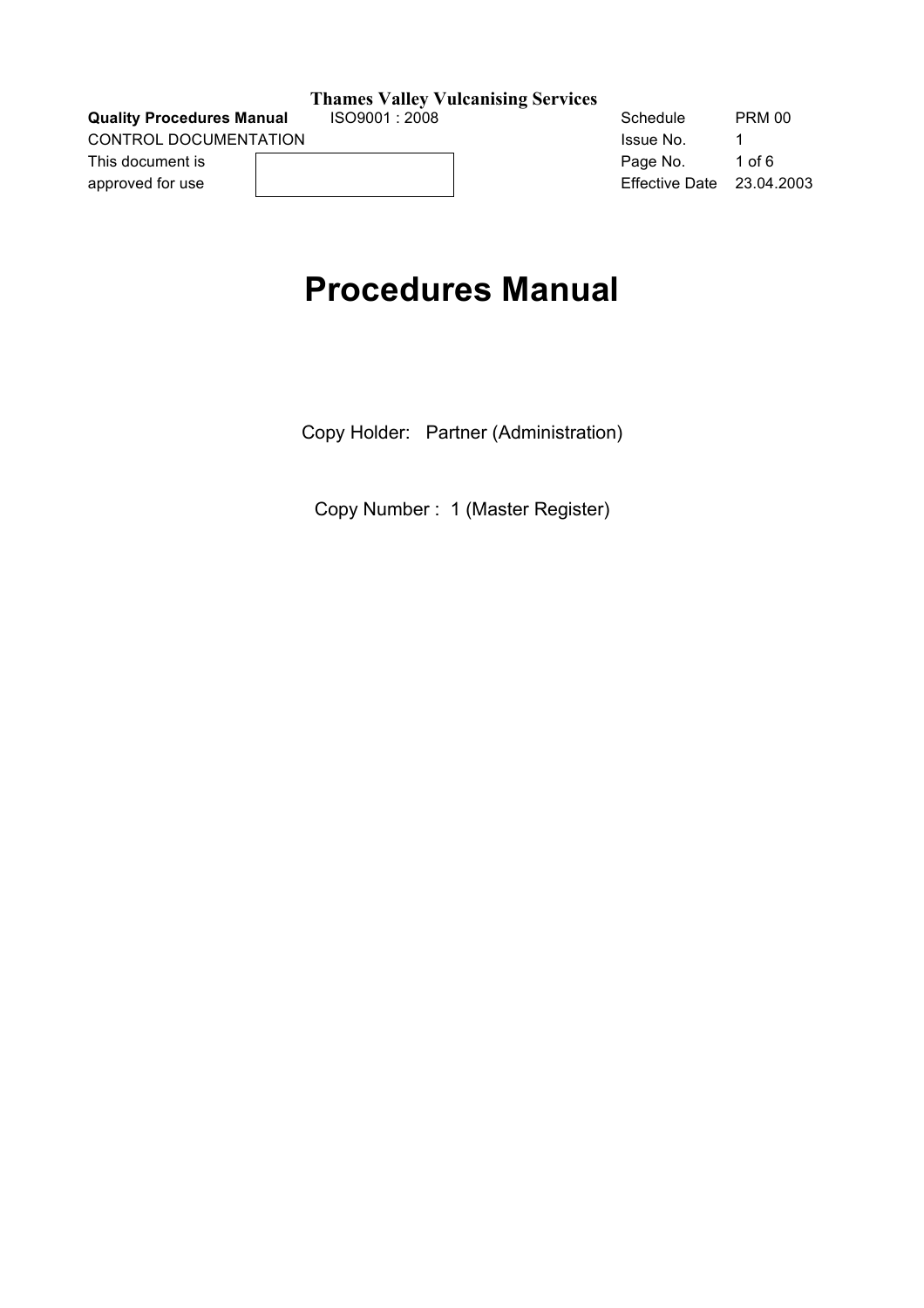**Quality Procedures Manual**  $1$  **ISO9001 : 2008** Schedule PRM 00 CONTROL DOCUMENTATION

This document is approved for use

#### **Thames Valley Vulcanising Services**

| Schedule       | PRM 00     |
|----------------|------------|
| Issue No.      | 1          |
| Page No.       | $2$ of 6   |
| Effective Date | 23.04.2003 |

## **Distribution**

# **Procedures Manual**

| Copy Number 1 (Master Register) - Partner (Administration) | Controlled |
|------------------------------------------------------------|------------|
|                                                            |            |

Copy Number 2 - Quality Assurance Systems Ltd **Formula** - Uncontrolled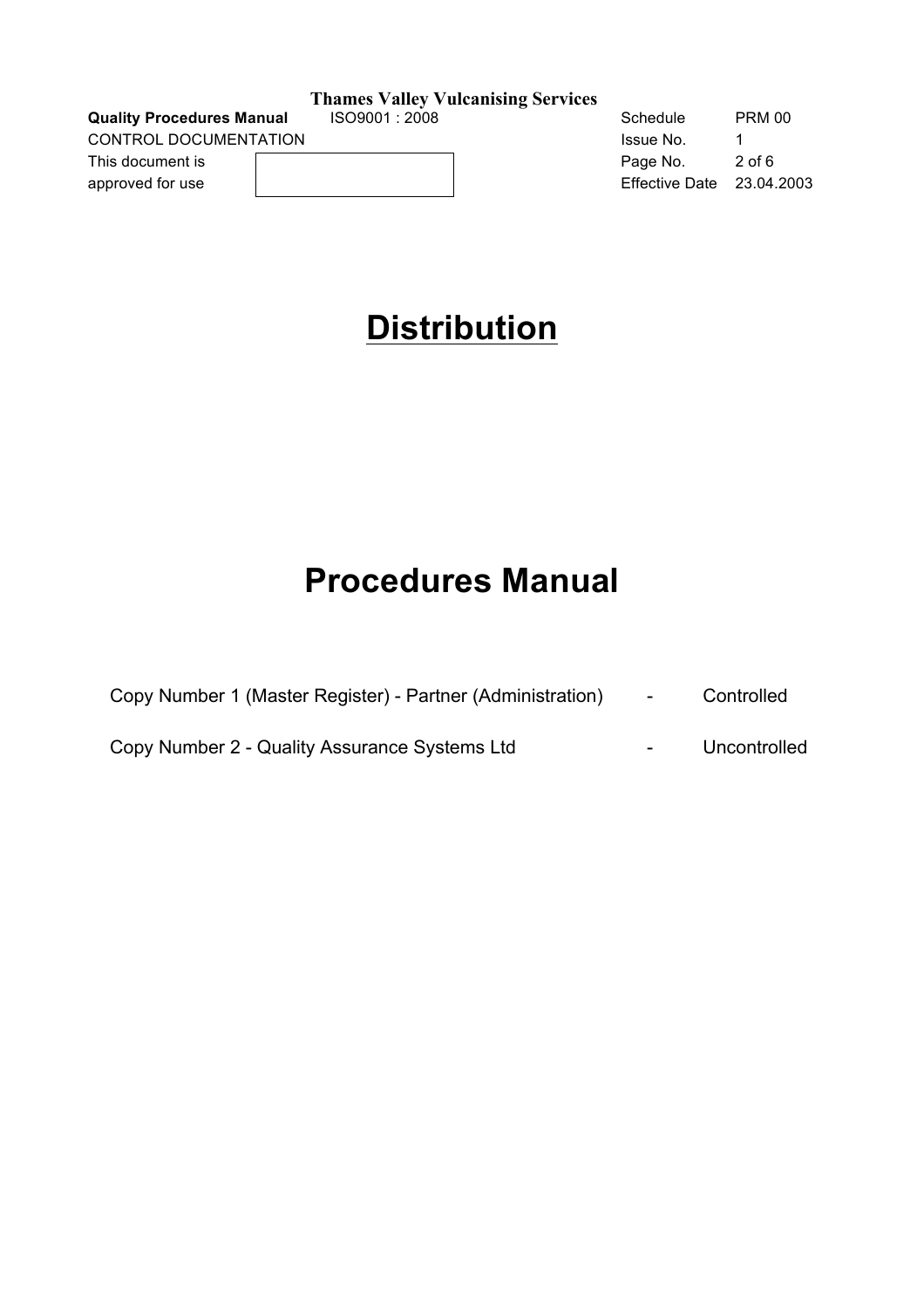**Quality Procedures Manual**  $1$  **ISO9001 : 2008** Schedule PRM 00 CONTROL DOCUMENTATION **ISSUE NO.** 1

| <b>Thames Valley Vulcanising Services</b> |
|-------------------------------------------|
|-------------------------------------------|

This document is **Page No.** 3 of 6

approved for use Effective Date 23.04.2003

# **Amendments**

All copies of this Quality Manual must be kept under strict control to prevent the System from becoming unreliable. The following Procedures will ensure that the system remains current and valid.

1) All copies of the manual will be clearly numbered and the Holder recorded.

2) Each page in the manual will carry its own number.

3) The Organization's Quality Representative will be responsible for all revisions and additions being issued and distributed to each site.

4) Each Manual Holder will be responsible for maintaining the manual in his/her care and recording all revisions and additions to that manual. .

5) The Issue No. and Effective Date shall be amended on each page header when a change is made to that page.

6) Changes can be suggested by any Employee but must receive signed approval before being entered into the Manual.

7) All changes must be recorded on the Amendments List (**PRM 00**, **Page 04**) and appropriate pages in each Manual changed.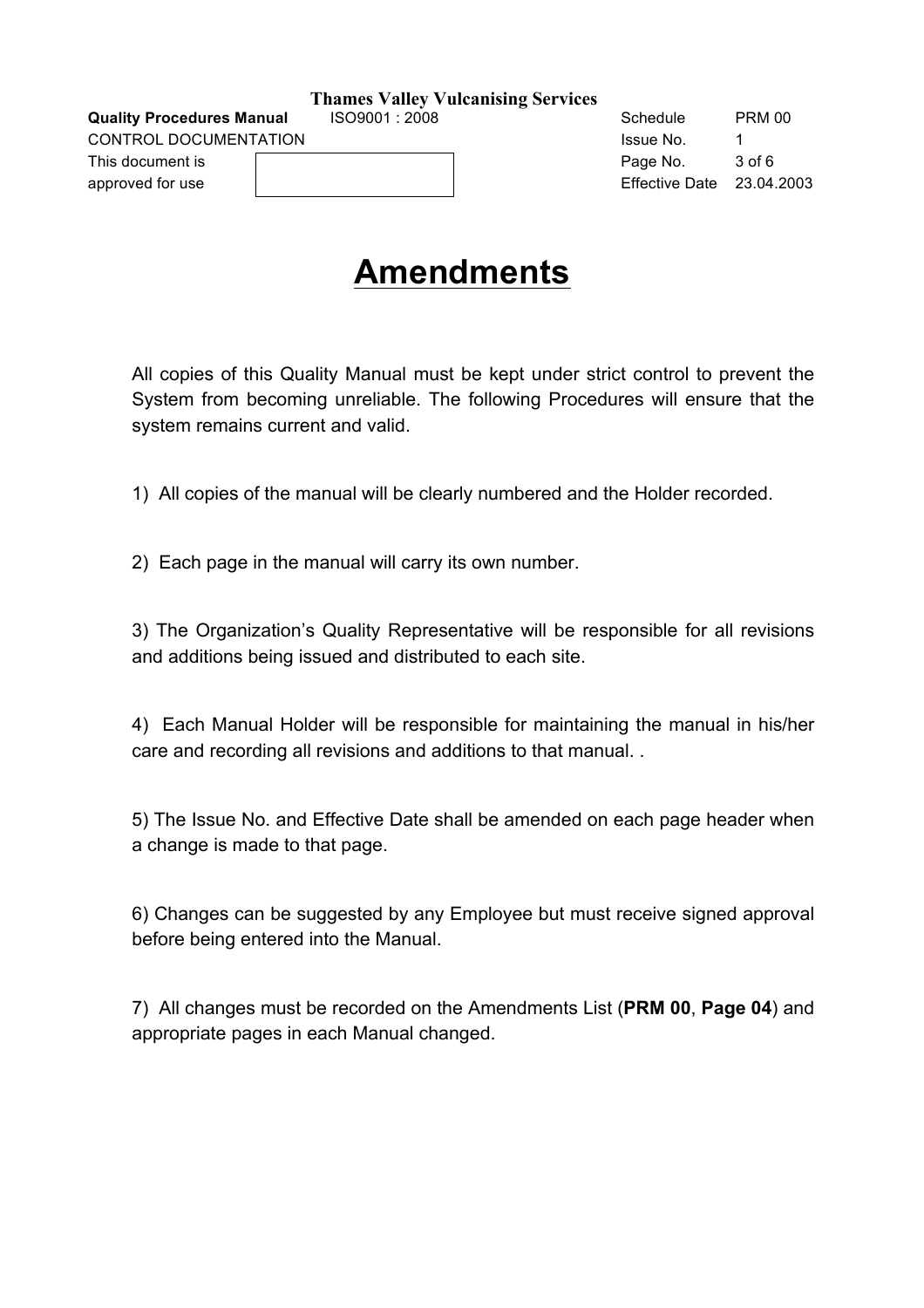CONTROL DOCUMENTATION GENERAL BROOM ISSUE NO. 1

## **Thames Valley Vulcanising Services**

**Quality Procedures Manual**  $1$  **ISO9001 : 2008** Schedule PRM 00

This document is a community of the Page No. 5 of 6 approved for use Effective Date 23.04.2003

## **Table of Contents**

| Reference<br>Number | Title                                       |
|---------------------|---------------------------------------------|
| <b>PRM 00</b>       | <b>Control Documentation</b>                |
| PRM 01              | Document Control and Records                |
| <b>PRM 02</b>       | <b>Management Review</b>                    |
| <b>PRM 03</b>       | Resources                                   |
| <b>PRM 04</b>       | <b>Customer Requirements</b>                |
| <b>PRM 05</b>       | <b>Process Control</b>                      |
| <b>PRM 06</b>       | Purchasing                                  |
| <b>PRM 07</b>       | Measuring and Monitoring Devices - excluded |
| <b>PRM 08</b>       | <b>Internal Audit</b>                       |
| <b>PRM 09</b>       | Non-conforming Product                      |
| <b>PRM 10</b>       | <b>Corrective and Preventive Action</b>     |
| <b>PRM 11</b>       | Measurement and Improvement                 |
|                     |                                             |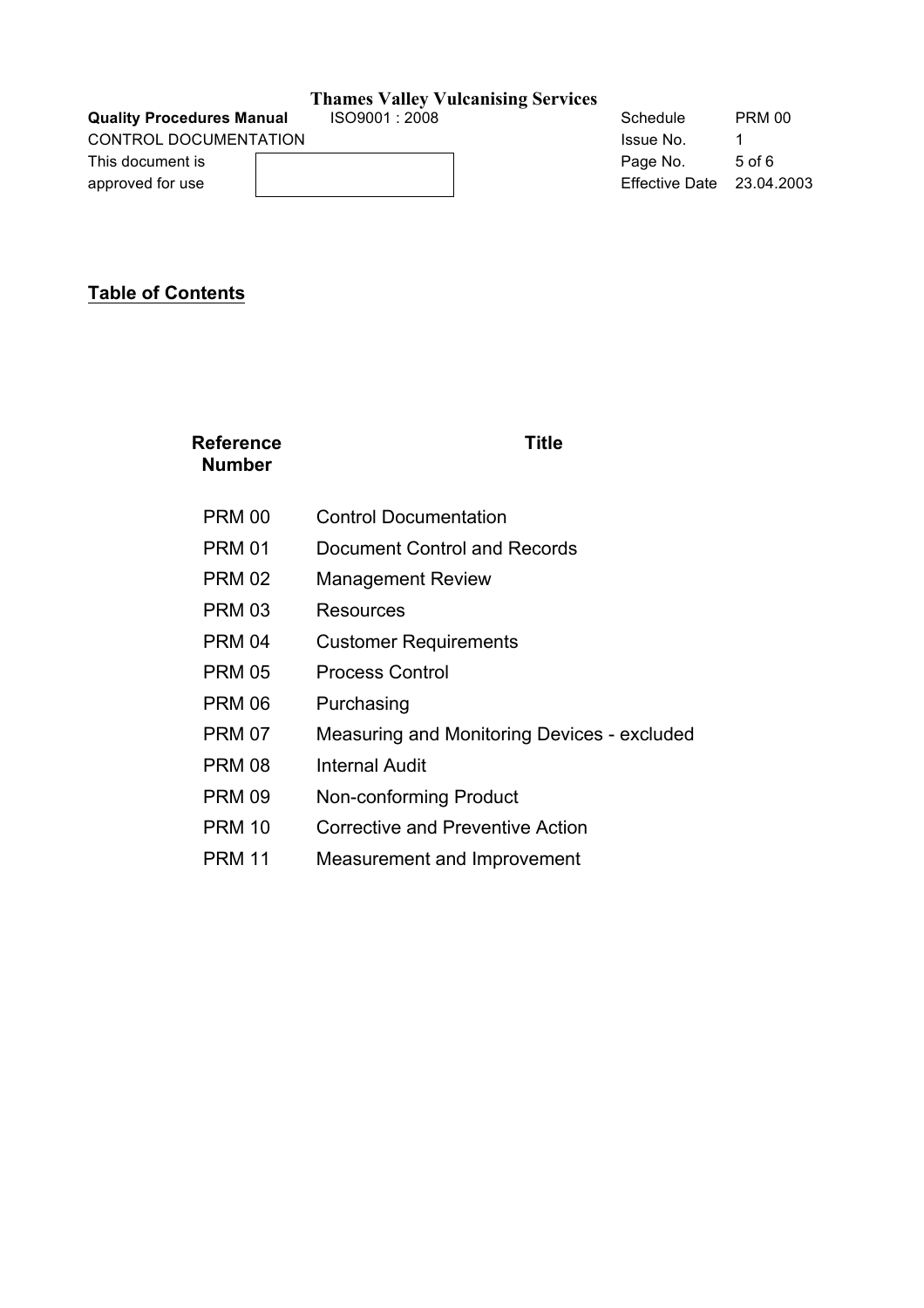**Quality Procedures Manual**  $1$  **ISO9001 : 2008** Schedule PRM 00

CONTROL DOCUMENT.

| <b>CONTROL DOCUMENTATION</b> |  |  |  |
|------------------------------|--|--|--|
| This document is             |  |  |  |
| approved for use             |  |  |  |

| PRM 00     |
|------------|
|            |
| 4 of 6     |
| 23.04.2003 |
|            |

| <b>Table of Amendment - Procedures Manual</b> |                     |              |          |                                                       |               |
|-----------------------------------------------|---------------------|--------------|----------|-------------------------------------------------------|---------------|
| Document<br>Number                            | Page<br>Number      | <b>Issue</b> | Date     | Description of Change                                 | Authorisation |
| 1                                             | $\overline{c}$      | $\sqrt{2}$   | 16/09/03 | $4.2.2.$ (e)<br>Line amended                          | T. Ward       |
| $\overline{2}$                                | $\overline{2}$      | $\mathbf{1}$ | 09/03/05 | Additional section added to the<br>bottom             | T. Ward       |
| $\overline{3}$                                | PRM07<br>$1$ of $1$ | $\mathbf{1}$ | 09/10/11 | Exclusion of Measuring &<br>Monitoring Devices Clause | Jo Bostock    |
|                                               |                     |              |          |                                                       |               |
|                                               |                     |              |          |                                                       |               |
|                                               |                     |              |          |                                                       |               |
|                                               |                     |              |          |                                                       |               |
|                                               |                     |              |          |                                                       |               |
|                                               |                     |              |          |                                                       |               |
|                                               |                     |              |          |                                                       |               |
|                                               |                     |              |          |                                                       |               |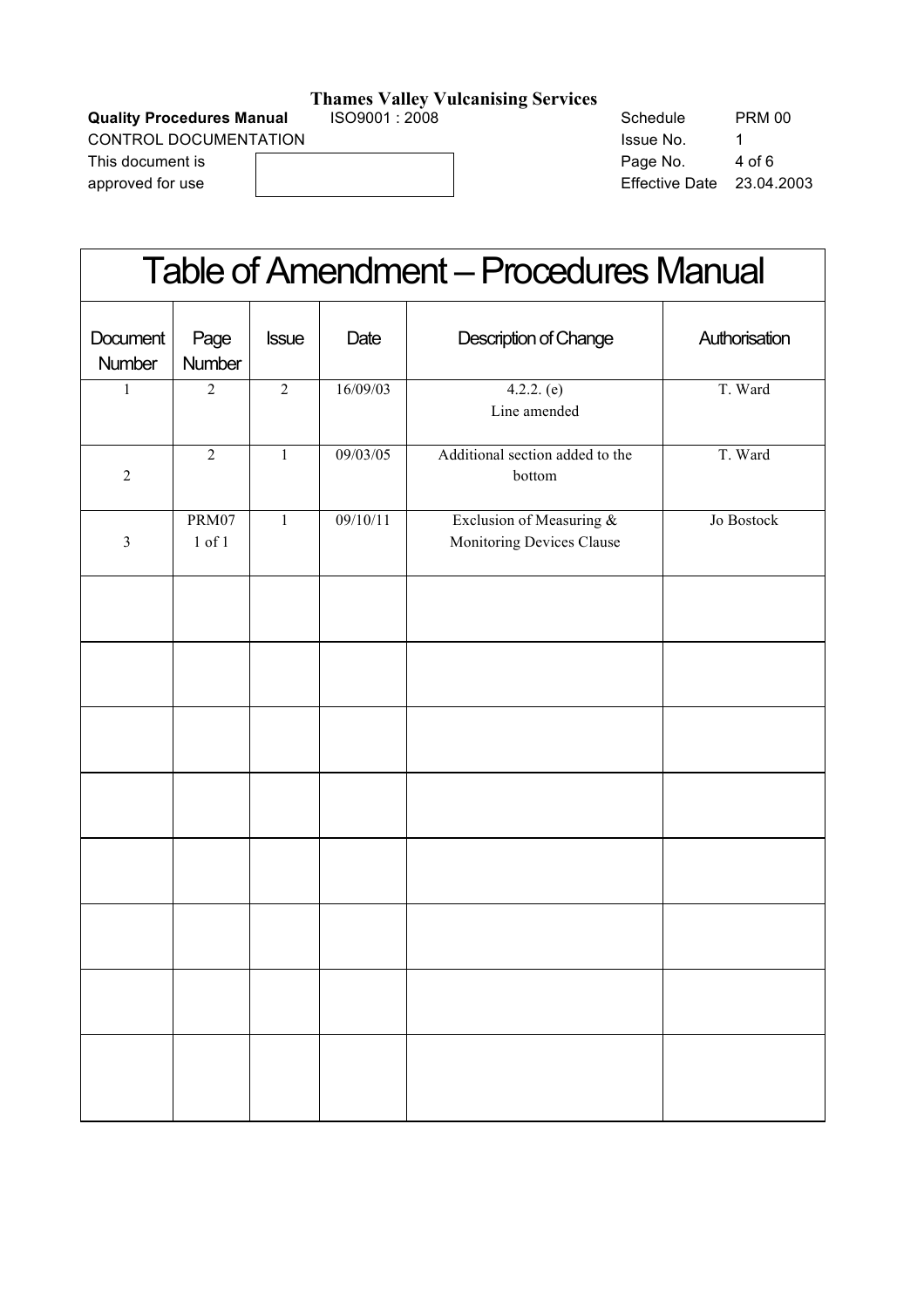**Quality Procedures Manual ISO9001 : 2008** Schedule PRM 00

|  | <b>Thames Valley Vulcanising Services</b> |  |
|--|-------------------------------------------|--|
|  |                                           |  |

CONTROL DOCUMENTATION GENERAL BROOM ISSUE NO. 1

This document is **EXECUTE:** Page No. 6 of 6 approved for use and the contract of the contract of the Effective Date 23.04.2003

## **Document Register**

| Document<br>Number | Description                                |
|--------------------|--------------------------------------------|
| QMF <sub>01</sub>  | <b>Training Record</b>                     |
| QMF 02             | <b>Internal Quality Audit Programme</b>    |
| QMF 03             | <b>Internal Quality Audit Report</b>       |
| QMF <sub>04</sub>  | <b>Complaints Registration Form</b>        |
| QMF 05             | <b>Complaints Register</b>                 |
| <b>QMF 06</b>      | <b>Management Review Agenda</b>            |
| QMF <sub>07</sub>  | <b>Register of Calibration Equipment</b>   |
| <b>QMF 08</b>      | Non-Conformance Report                     |
| QMF <sub>09</sub>  |                                            |
| <b>QMF 10</b>      | <b>Enquiry Form</b>                        |
| <b>QMF 11</b>      | <b>Work Sheet</b>                          |
| <b>QMF 12</b>      | Organization's Letter Head                 |
| QMF <sub>13</sub>  | Invoice (Sample)                           |
| <b>QMF 14</b>      | <b>Quotation Form</b>                      |
| <b>QMF 15</b>      | <b>Training Plan</b>                       |
| QMF 16             | <b>Objectives and Targets (Monitoring)</b> |
| QMF 17             |                                            |
| <b>QMF 18</b>      |                                            |
| <b>QMF 19</b>      |                                            |
| <b>QMF 20</b>      |                                            |
| <b>QMF 21</b>      |                                            |
| <b>QMF 22</b>      |                                            |
| QMF <sub>23</sub>  |                                            |
| QMF <sub>24</sub>  |                                            |
| <b>QMF 25</b>      |                                            |
| <b>QMF 26</b>      |                                            |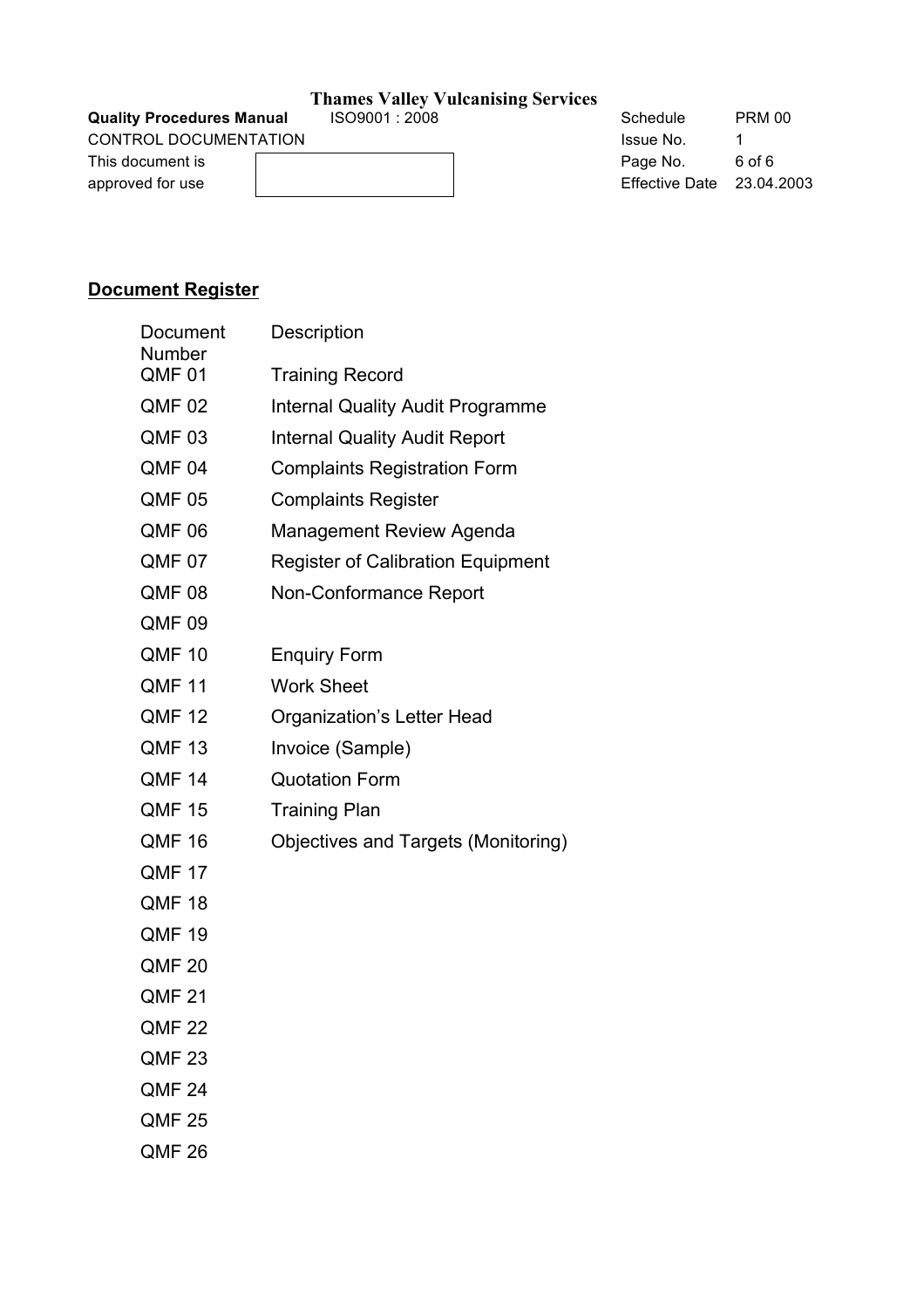| <b>Quality Procedures Manual</b> | ISO9001:2008 | Schedule                  | <b>PRM 01</b> |
|----------------------------------|--------------|---------------------------|---------------|
| DOCUMENT CONTROL AND RECORDS     |              | Issue No.                 |               |
| This document is                 |              | Page No.                  | 1 of $2$      |
| approved for use                 |              | Effective Date 23.04.2003 |               |
|                                  |              |                           |               |

## **DOCUMENT CONTROL AND RECORDS.** *(ISO 9001:2008. Clause 4.2.3 and 4.2.4)*

## **1.0 Introduction**

To demonstrate that the Organization's stated quality objectives have been satisfied, a detailed system of control for quality related documentation and records needs to be maintained.

#### **2.0 Scope**

The Organization will produce and maintain adequate documentation to detail the requirements of the quality management system and to ensure that the requirements of the Customer can be satisfied. Adequate records must be maintained for this purpose.

This procedure also applies to all records generated under the other procedures in the quality management system.

## **3.0 Responsibility**

It is the responsibility of the Quality Representative to ensure that:

- 3.1 The quality management system is adequately documented.
- 3.2 Documents are properly controlled and approved and are readily available to those personnel that need to use them.
- 3.3 Sufficient records are maintained and these are legible and readily found.

## **4.0 Procedure**

## **4.1 Document and Data Control**

- 4.1.1 All quality manual documentation must carry a unique identification number, an issue number and the date from which the document becomes effective.
- 4.1.2 Documents must be formally approved for use.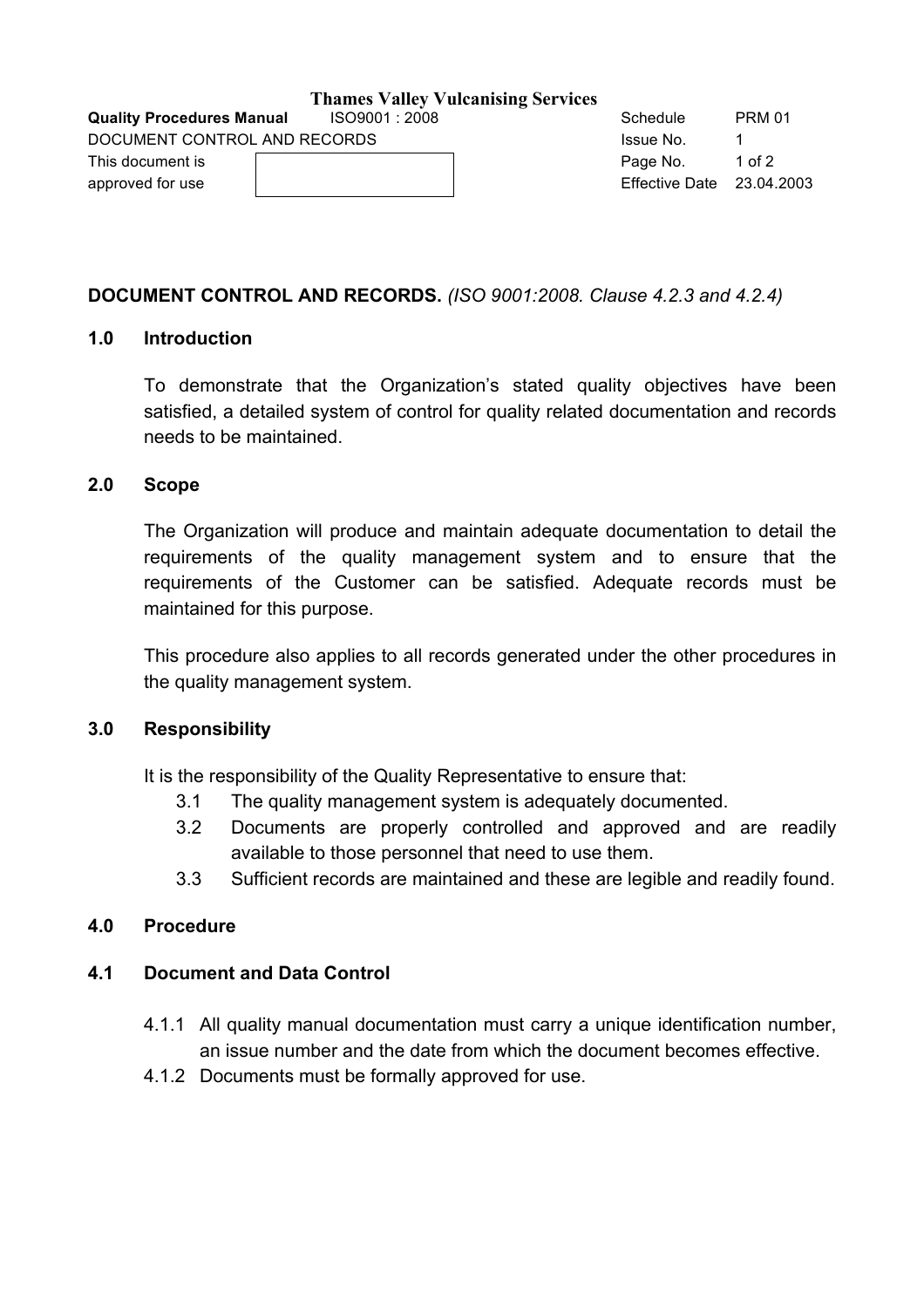|                                  |              | THANKS VANCY VARAMISING SUIVRUS |                             |               |
|----------------------------------|--------------|---------------------------------|-----------------------------|---------------|
| <b>Quality Procedures Manual</b> | ISO9001:2008 |                                 | Schedule                    | <b>PRM 01</b> |
| DOCUMENT CONTROL AND RECORDS     |              |                                 | Issue No.                   |               |
| This document is                 |              |                                 | Page No.                    | 2 of 2        |
| approved for use                 |              |                                 | Effective Date $23.04.2003$ |               |

- 4.1.3 Other quality documents must be clearly identified by their title or other reference, traceable from the document master register.
- 4.1.4 A master register will be available and must carry the current issue of each document. The master register will be the only source of copies.
- 4.1.5 Obsolete documents will generally be withdrawn from the system. A reference copy of obsolete documents may be retained by the Quality Representative subject to that copy being suitably 'cancelled' by defacing in such a manner as to ensure it cannot be mistaken for a current document.
- 4.1.6 External documentation must be adequately controlled to ensure that it is not damaged or lost.
- 4.1.7 All forms must be periodically assessed under the Quality Audit procedures for currency and fitness for use.
- 4.1.8 Any changes required to documentation must be processed through the Management Review meeting.

## **4.2 Records**

- 4.2.1 All completed quality documentation and records must be retained for at least three years unless specified in other regulations or by legislation.
- 4.2.2 Records must be correctly filed under suitable headings, in files, folders etc such that they can be readily found. Adequate security must be maintained to ensure that records are not lost or damaged.
- 4.2.3 Records must be legible.
- 4.2.4 Records kept on computer or on other electronic media must be backed up on a regular basis such that the information can be recovered if necessary. One current copy of the back-up media shall be kept off-site. Computer data must also be adequately protected against infestation by electronic viruses.
- 4.2.5 Records may be destroyed at the end of their retention period.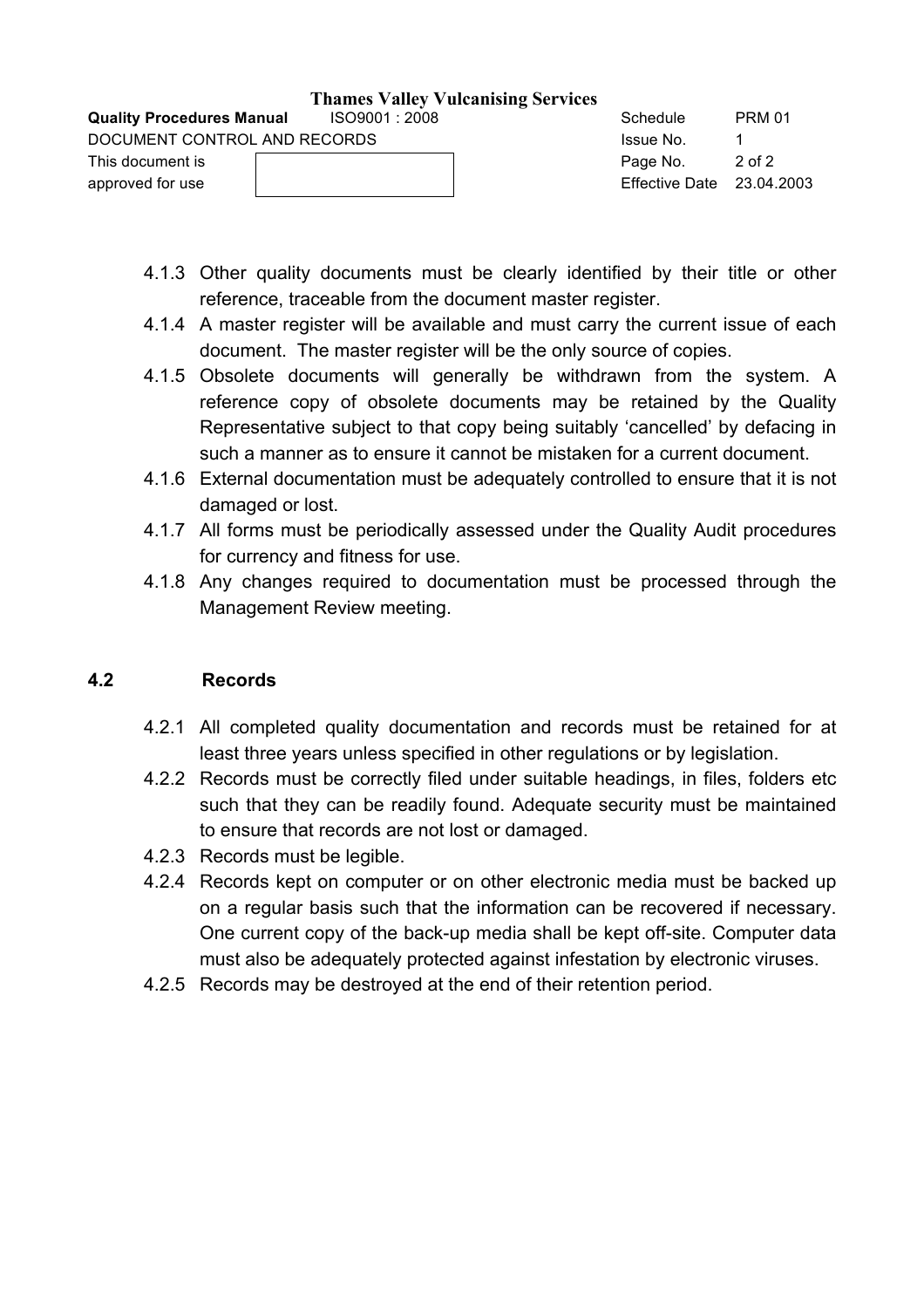**Quality Procedures Manual**  $1$  **ISO9001 : 2008** Schedule PRM 02

## **Thames Valley Vulcanising Services**

This document is **Example 2** of 4 and 2 of 4 and 2 of 4 and 2 of 4 and 2 of 4 and 2 of 4 and 2 of 4 and 2 of 4 and 2 of 4 and 2 of 4 and 2 of 4 and 2 of 4 and 2 of 4 and 2 of 4 and 2 of 4 and 2 of 4 and 2 of 4 and 2 of 4 a

## **MANAGEMENT REVIEW** (ISO 9001:2008 Clause 5.6)

## **1.0 Introduction**

The quality management system needs periodic review to ensure that it meets the requirements in respect of policy, objectives, effectiveness, resources, planning and is kept up to date.

## **2.0 Scope**

The Management Review must cover the operation of the quality management system throughout the Organization.

## **3.0 Responsibility**

It is the responsibility of the Quality Representative to ensure that:

- 3.1 The quality management system is reviewed at least annually to ensure its continued suitability and effectiveness.
- 3.2 The minutes of the meeting are recorded
- 3.3 Any actions are identified and corrected.
- 3.4 Opportunities for improvement are identified and implemented.

## **4.0 Procedure**

- 4.1 The Management Review must be held at least once per year to address all parts of the Organization's quality management system:
	- 4.1.1 To determine whether It is operating effectively to the benefit of the Organization.
	- 4.1.2 To identify opportunities for improvement.
	- 4.1.3 To determine whether the Organization is continuing to meet the Customer requirements.
	- 4.1.4 To prevent nonconformity.
- 4.2 The meeting must be attended by the Quality Representative, senior management and other staff as appropriate.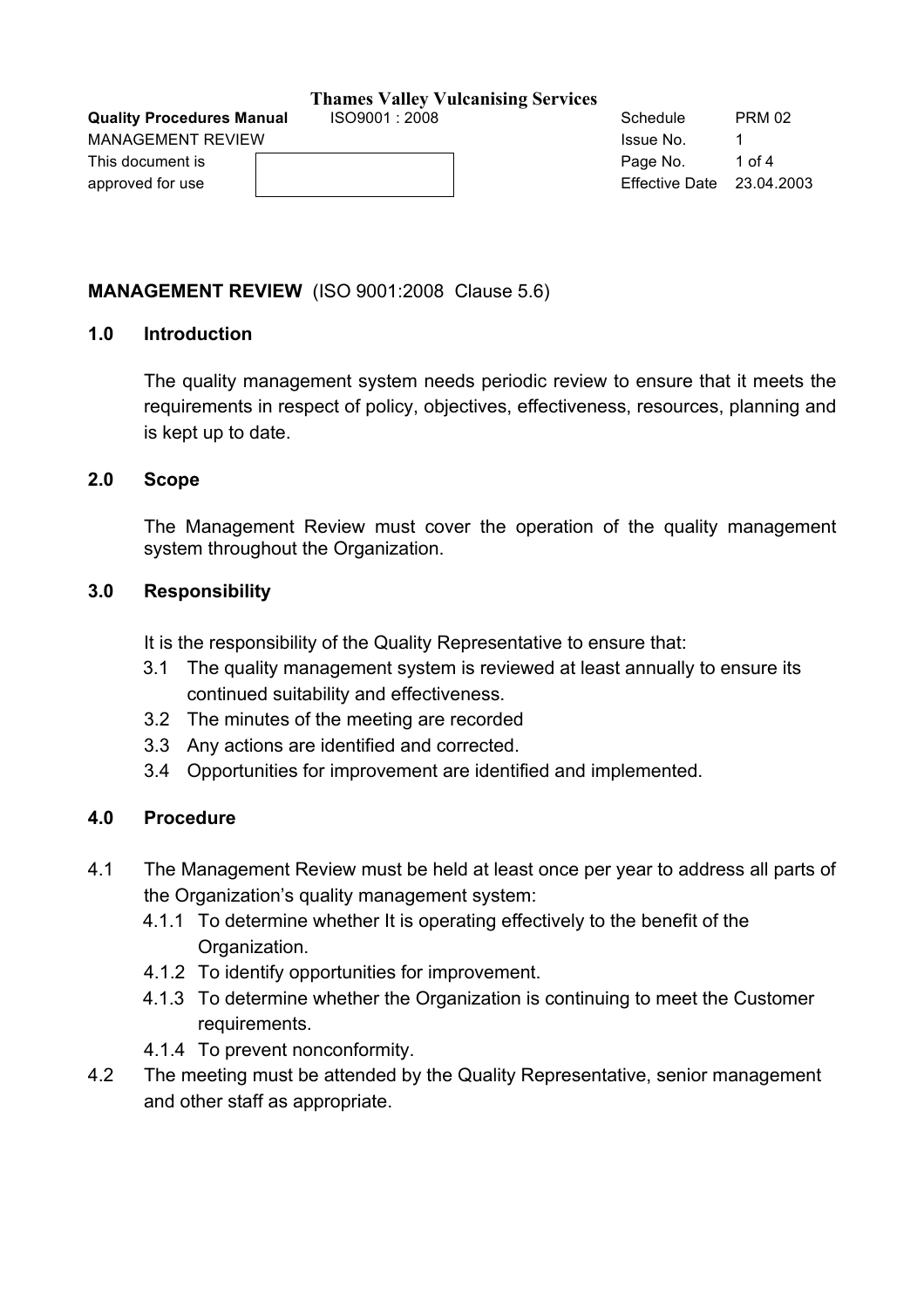| <b>MANAGEMENT REVIEW</b> | Issue No.                   |        |
|--------------------------|-----------------------------|--------|
| This document is         | Page No.                    | 2 of 4 |
| approved for use         | Effective Date $23.04.2003$ |        |

**Quality Procedures Manual**  $1$  **ISO9001 : 2008** Schedule PRM 02

4.3 The meeting must address the following topics:

## **4.3.1 Actions from previous meeting.**

The aim is to ensure that any actions from the previous meeting have been corrected.

## **4.3.2 Review of the Quality Policy and objectives.**

The policy must be reviewed to check that it is still suitable for the Organization. Any objectives must be reviewed to check whether they are still appropriate and are being achieved. New objectives must be set where necessary.

## **4.3.3 Improvement.**

The meeting must address methods of improvement to the system. Where areas for improvement are identified, appropriate objectives and methods of monitoring will be agreed. Any of the topics addressed during the meeting may be considered for improvement initiatives.

## **4.3.4 Non-conformance and customer complaints.**

Non-conformances and customer complaints must be reviewed to check that the underlying cause has been addressed. Their effect on customer satisfaction must be addressed.

## **4.3.5 Corrective and preventive action.**

Corrective and preventive actions must be reviewed to check that they have been effective in achieving an improvement in the quality system.

## **4.3.6 Internal and external audits.**

Audit results must be reviewed to check that any nonconformances were corrected within an acceptable time scale. The frequency of auditing may be reviewed based on the audit results.

## **4.3.7 Planning and future resource requirements. (Long term planning)**

Any changes to the business that could affect the Customer or the quality management system should be addressed. This will include changes related to personnel, equipment or other resources.

## **4.3.8 Training.**

Training needs must be reviewed together with any proposals for carrying out training.

## **4.3.9 Supplier performance.**

Any need for changes to the suppliers used by the Organization must be addressed.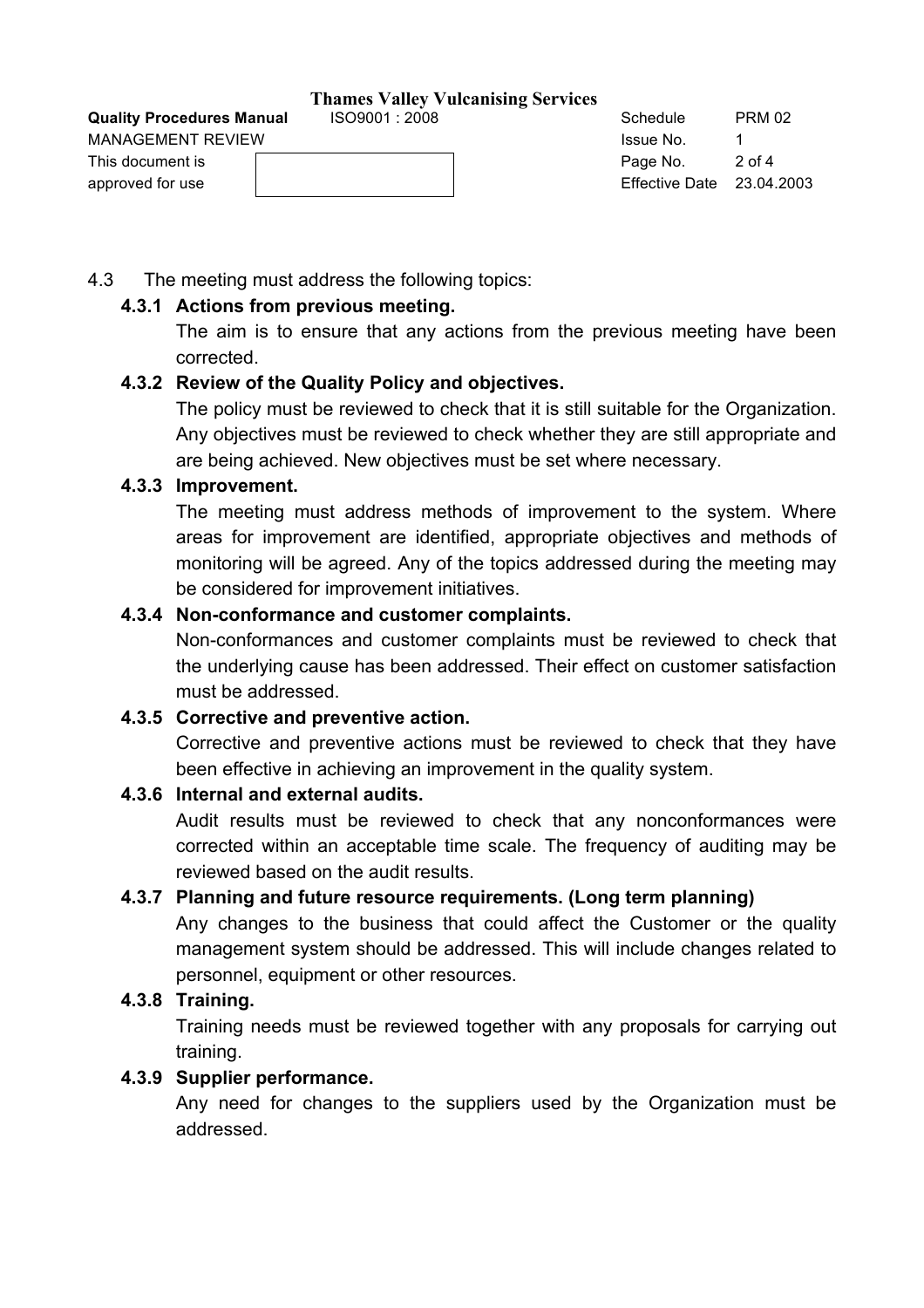This document is **Page No.** 3 of 4 approved for use Theorem 23.04.2003

**Quality Procedures Manual**  $1$  **ISO9001 : 2008** Schedule PRM 02 MANAGEMENT REVIEW **ISSUE 2008** No. 1 1

## **4.3.10 Customer satisfaction.**

The meeting must address whether the Organization is meeting or if possible exceeding the Customers requirements and expectations. Where complete customer satisfaction is not being achieved the Organization must plan and allocate suitable resources to resolve the problem.

## **4.3.11 Any other business.**

This may include any initiatives for improvement, reduction in rework or waste etc.

- **4.4** The review must cover as a minimum the period since the last Management Review.
- **4.5** The person responsible for any actions identified at the meeting must be recorded together with target dates for completion where appropriate. The Organization must allocate the necessary personnel and resources for these corrective actions.
- **4.6** Inputs to the Management Review must include:
	- 4.6.1 Customer Complaints Records (QMF04 and QMF05)
	- 4.6.2 Internal Audit Reports (QMF03)
	- 4.6.3 Training Records (QMF01 and QMF15)
	- 4.6.4 Objects and Targets Monitoring (QMF16)
- **4.7** The minutes of the meeting must be recorded and copies must be provided to all personnel who attended the meeting together with those who have actions placed upon them (QMF06).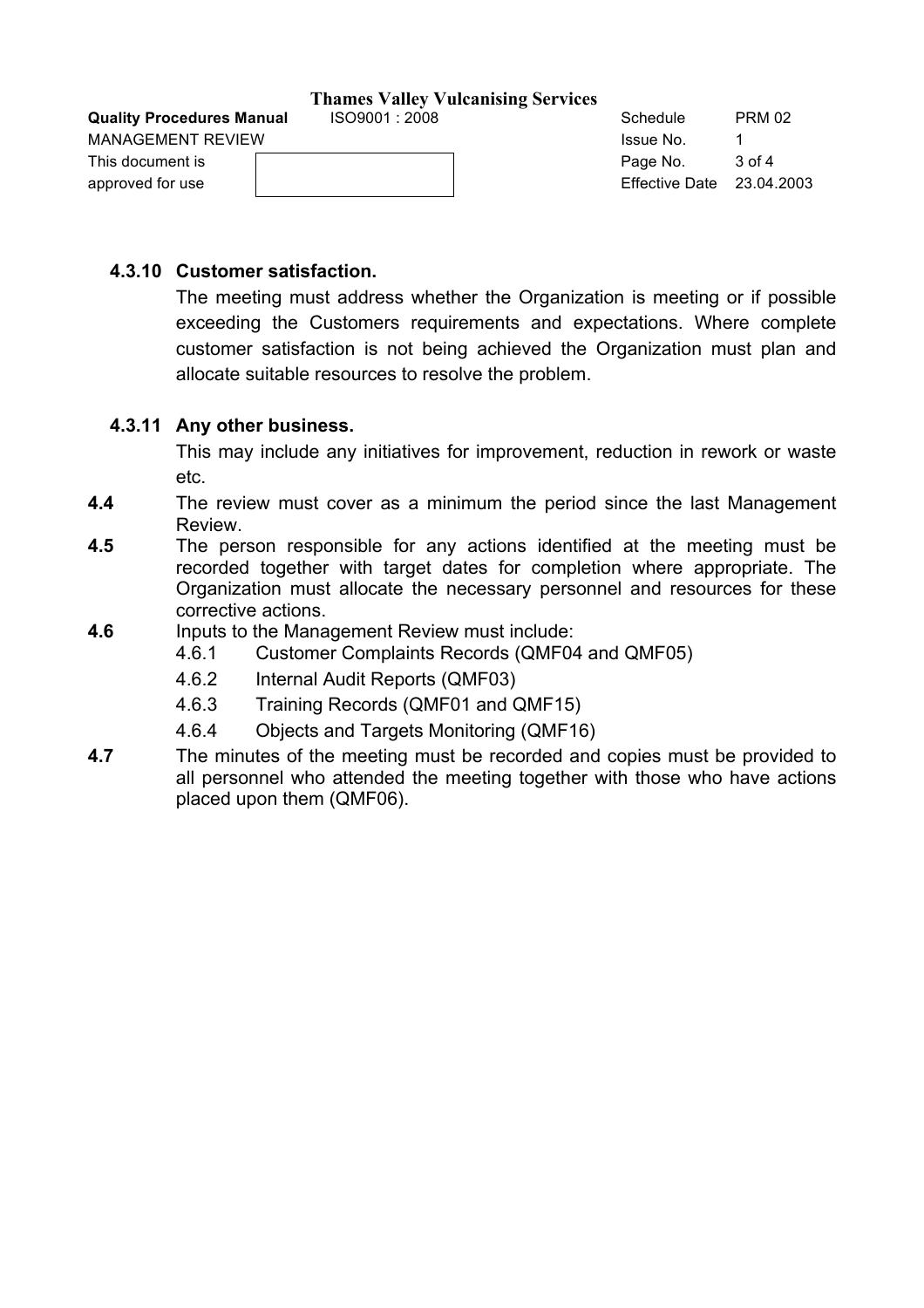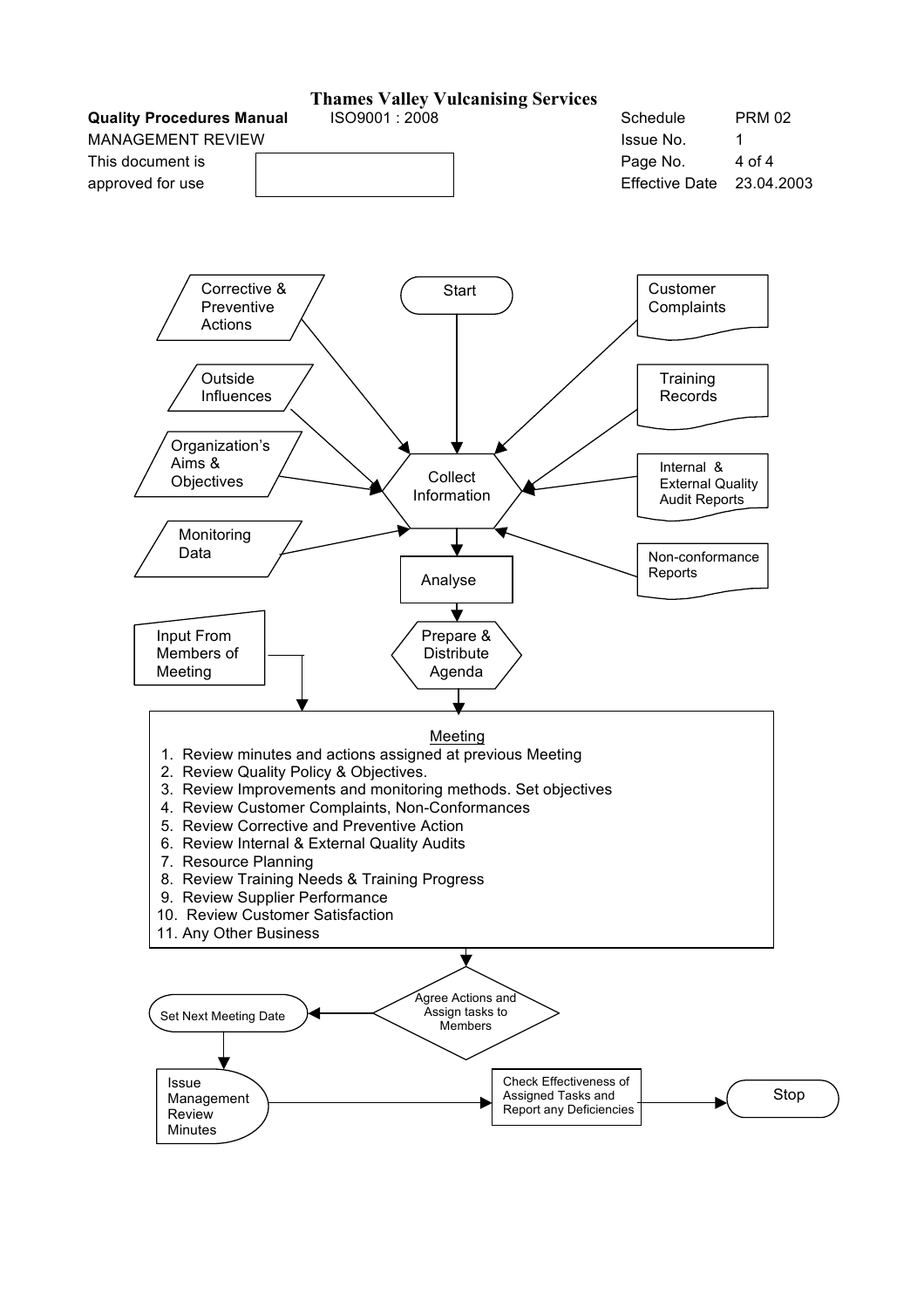|                                  | $\frac{1}{2}$ $\frac{1}{2}$ $\frac{1}{2}$ $\frac{1}{2}$ $\frac{1}{2}$ $\frac{1}{2}$ $\frac{1}{2}$ $\frac{1}{2}$ $\frac{1}{2}$ $\frac{1}{2}$ $\frac{1}{2}$ $\frac{1}{2}$ $\frac{1}{2}$ $\frac{1}{2}$ $\frac{1}{2}$ $\frac{1}{2}$ $\frac{1}{2}$ $\frac{1}{2}$ $\frac{1}{2}$ $\frac{1}{2}$ $\frac{1}{2}$ $\frac{1}{2}$ |                           |               |
|----------------------------------|---------------------------------------------------------------------------------------------------------------------------------------------------------------------------------------------------------------------------------------------------------------------------------------------------------------------|---------------------------|---------------|
| <b>Quality Procedures Manual</b> | ISO9001:2008                                                                                                                                                                                                                                                                                                        | Schedule                  | <b>PRM 03</b> |
| <b>RESOURCES</b>                 |                                                                                                                                                                                                                                                                                                                     | Issue No.                 |               |
| This document is                 |                                                                                                                                                                                                                                                                                                                     | Page No.                  | 1 of 4        |
| approved for use                 |                                                                                                                                                                                                                                                                                                                     | Effective Date 23.04.2003 |               |
|                                  |                                                                                                                                                                                                                                                                                                                     |                           |               |

**RESOURCES** (ISO 9001:2008 Clause 6.1, 6.2.1, 6.2.2, 6.3 and 6.4)

### **1.0 Introduction**

To meet the requirements of the Customer, the Organization ensures that there are adequate resources in the form of personnel, plant and equipment. This may include additional resources from outside the organization where necessary.

### **2.0 Scope**

This procedure covers the systems and operations necessary to ensure that the Organization has adequate resources to meet the requirements of its Customers and operate the business in and efficient and safe manner.

## **3.0 Responsibility**

It is the responsibility of the Quality Representative to ensure that:

- 3.1 The Organization's resource requirements are reviewed on a regular basis.
- 3.2 Training needs are identified.
- 3.3 Suitable training is carried out and checked for effectiveness.

## **4.0 Procedure**

## **4.1 General**

- 4.1.1 The review of resources must be formally carried out as part of the Management Review process but is also part of the day to day management of the organization. See PRM 02 Management Review
- 4.1.2 Records associated with personnel and training are maintained in accordance with PRM 01 Document Control and Records. These records must be reviewed at least once per year.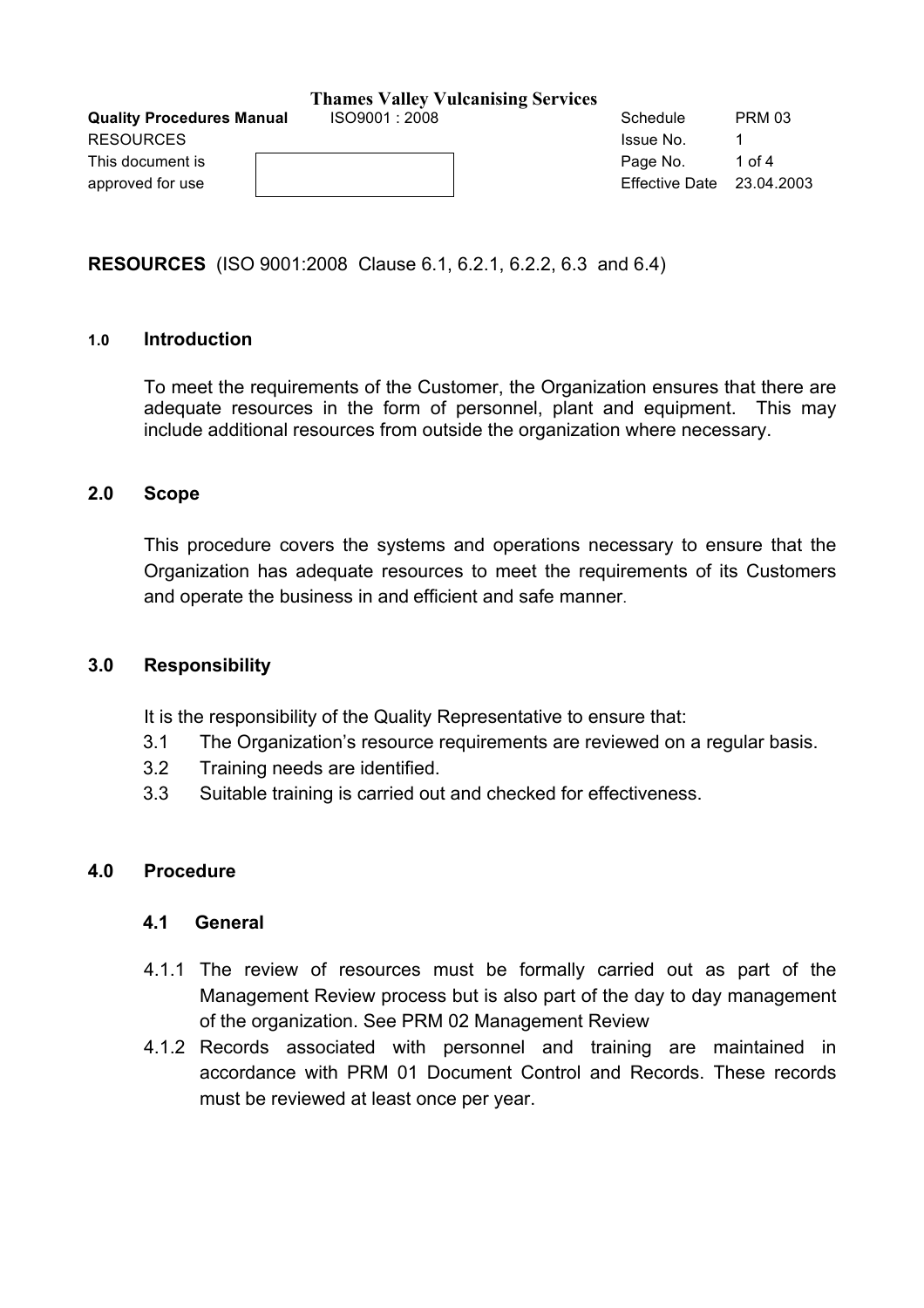| <b>Quality Procedures Manual</b><br>RESOURCES | ISO9001:2008 | Schedule<br>Issue No.                   | <b>PRM 03</b> |
|-----------------------------------------------|--------------|-----------------------------------------|---------------|
| This document is                              |              | Page No.<br>Effective Date $23.04.2003$ | 2 of 4        |
| approved for use                              |              |                                         |               |

## **4.2 Human Resources**

- 4.2.1 As part of the general planning and management process, the Organization must identify the personnel needed to ensure that it operates effectively. The general structure of the Organization is shown in the organization chart in the Quality Manual (QM07 page 1). Organizational responsibilities are shown in the Quality Manual (QM07 page 2). Specific responsibilities and authorities for the Quality Management System are defined in QM07 page 3.
- 4.2.2 New personnel will be selected by the Partners. Vacancies shall be announced via newspaper advertisements, the Job Centre, or by personal approach. All applications shall be accompanied by an application form and/or a C.V. and the Partners shall select those suitable for interview. Interviews and final selection will be made by the Partners. Successful applicants shall be subjected to a 6 month probationary contract followed by a final contract. The Organization's policy of recruiting and procuring personnel with the required level of skills, experience and education is reviewed in the light of labour availability and also changes in the nature of the Organization's work.
- 4.2.3 The training needs of all personnel will be identified by reviews based on work allocation and/or appraisals on an ongoing basis. Where possible, measurable objectives will be set to assist in continual improvement.
- 4.2.4 All personnel must be given induction training including an explanation of the quality management system and the health and safety requirements when they start work with the Organization.
- 4.2.5 The training and experience of each employee will be discussed and assessed by the Partners against defined objectives and any changes that have taken place, or are about to take place, to ensure that personnel are adequately trained and experienced to carry out their duties. Employees are given the opportunity for one-to-one discussion with the Partners
- 4.2.6 Where a specific training need is identified, this must be arranged by the Quality Representative and included on the Training Plan. (Form QMF15)
- 4.2.7 Training will be by means of In-house training by suitably qualified/experienced personnel or formal external courses.
- 4.2.8 All training must be assessed by the Immediate Manager responsible for the trainee to check that it was effective.
- 4.2.9 Personnel records must be maintained to show all qualifications, experience and training undertaken (Form QMF01). Where appropriate, copies of certificates or other evidence to show that training has been carried out will be maintained.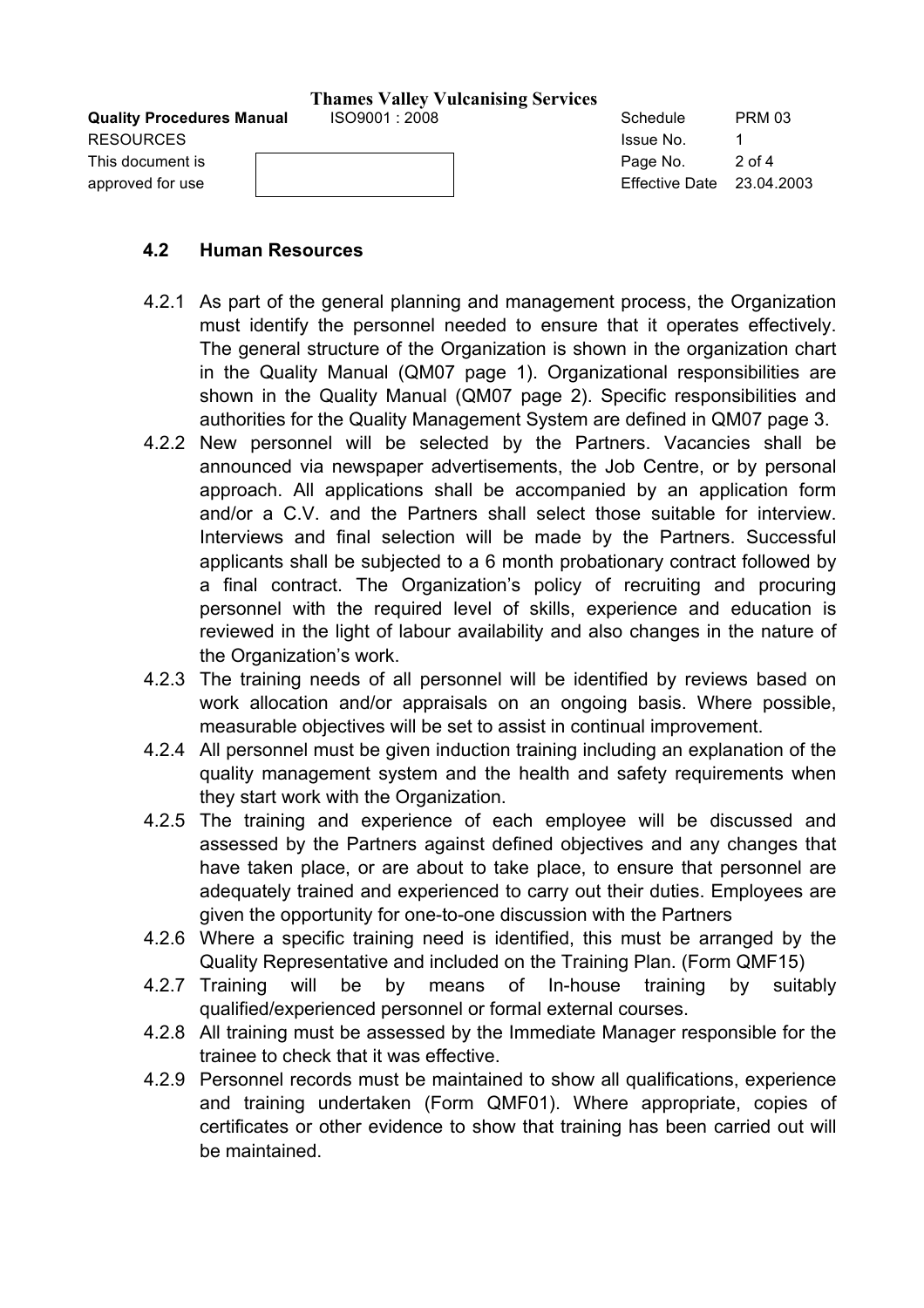**Quality Procedures Manual**  $1$  **ISO9001 : 2008** Schedule PRM 03 RESOURCES and the set of the set of the set of the set of the set of the set of the set of the set of the set of the set of the set of the set of the set of the set of the set of the set of the set of the set of the set of

This document is **Page No.** 3 of 4

approved for use Theorem 23.04.2003

### **4.3 Facilities**

- 4.3.1 Mr. M. Bowey (Partner Operational) must ensure that all buildings, plant and equipment at the Organization's commercial site are regularly maintained in accordance with manufacturer's recommendations or recognised good practice.
- 4.3.2 Each Engineer must ensure that all mobile plant and equipment transported by him and used by him at customer's sites are regularly maintained in accordance with manufacturer's recommendations or recognised good practice.
- 4.3.3 Records of maintenance will be maintained showing details of the work carried out. Where appropriate, copies of certificates or other evidence of maintenance work will be maintained. Typically these will include Test certificates, service reports etc.)

## **4.4 Work Environment**

- 4.4.1 All managers and supervisors must maintain a good standard of housekeeping within the work area.
- 4.4.2 Waste materials must be cleared away regularly to maintain a safe working environment and disposed of in accordance with local and national legislation for minimum impact on the environment.
- 4.4.3 Any faulty plant or equipment must be reported to responsible managers (identified in 4.3.1) for attention.
- 4.4.4 The Partners are ultimately responsible for Health and Safety requirements at all sites. This does not absolve any employee from failing to report any identified detrimental Health, Safety or Environmental issues.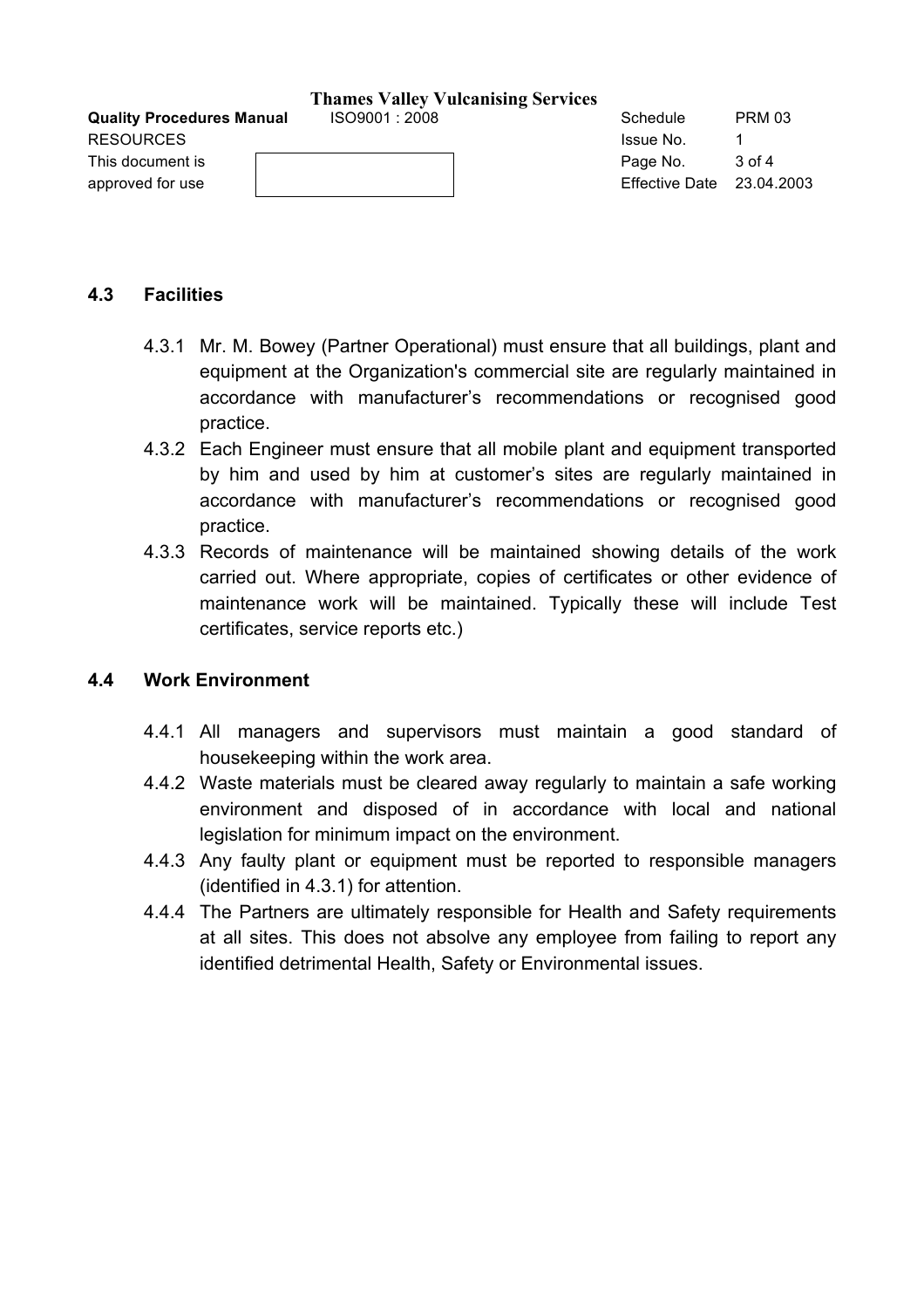**Quality Procedures Manual RESOURCES** 

This document is Approved for use

| Schedule              | PRM 03     |
|-----------------------|------------|
| Issue No.             | 1          |
| Page No.              | 4 of 4     |
| <b>Effective Date</b> | 23.04.2003 |

## **TRAINING - SUMMARISED FLOWCHART**

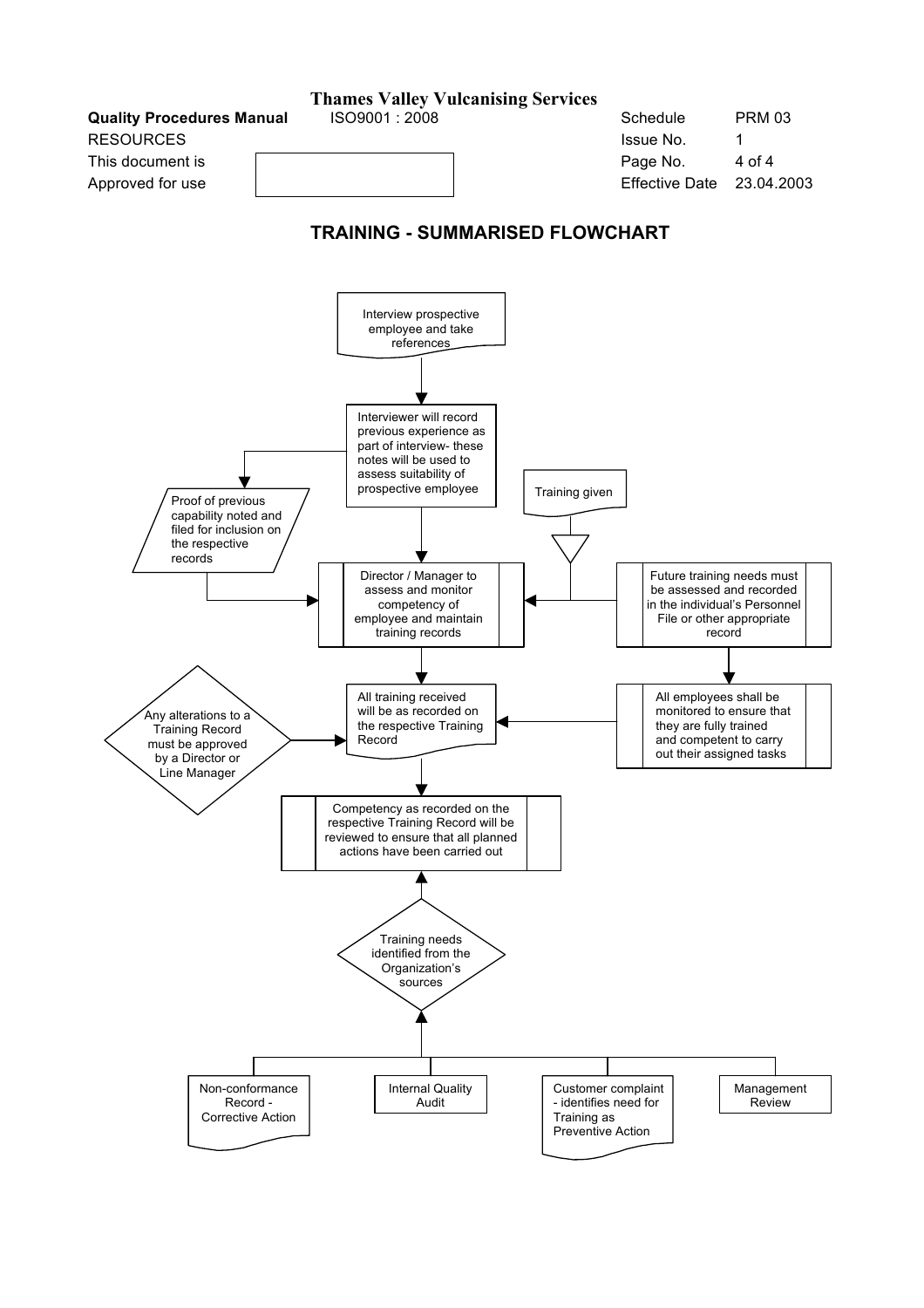## **CUSTOMER REQUIREMENT** (ISO 9001:2008 Clause 7.1, 7.2.1, 7.2.2 and 7.2.3)

## **1.0 Introduction**

Meeting the Customers requirements is the principal objectives of the Organization. Their needs must be fully understood and agreed and the Organization must establish that it is in a position to meet these requirements in an effective manner.

### **2.0 Scope**

The nature of the business is the provision of a customised product against customer supplied drawings and/or specifications or on-site survey. The product is normally fitted by the Organization's Engineers on the customer's site. There is no requirement for design and/or development.

The scope of this procedure includes:

- a) Identification and documentation of the Customer requirements.
- b) Review of these requirements.
- c) Methods of communication with the Customer.
- d) Outline planning of the work.

## **3.0 Responsibility**

It is the responsibility of the Quality Representative to ensure that:

- 3.1 That the requirements together with any changes are adequately defined and understood by both parties.
- 3.2 These requirements together with any changes are adequately documented.
- 3.3 Adequate planning is carried out to ensure that the Organization has or can obtain the necessary resources to fulfil the order or contract.
- 3.4 Effective lines of communication are set up between the Customer and the Organization.
- 3.5 Sufficient records are kept to show that the above requirements have been achieved.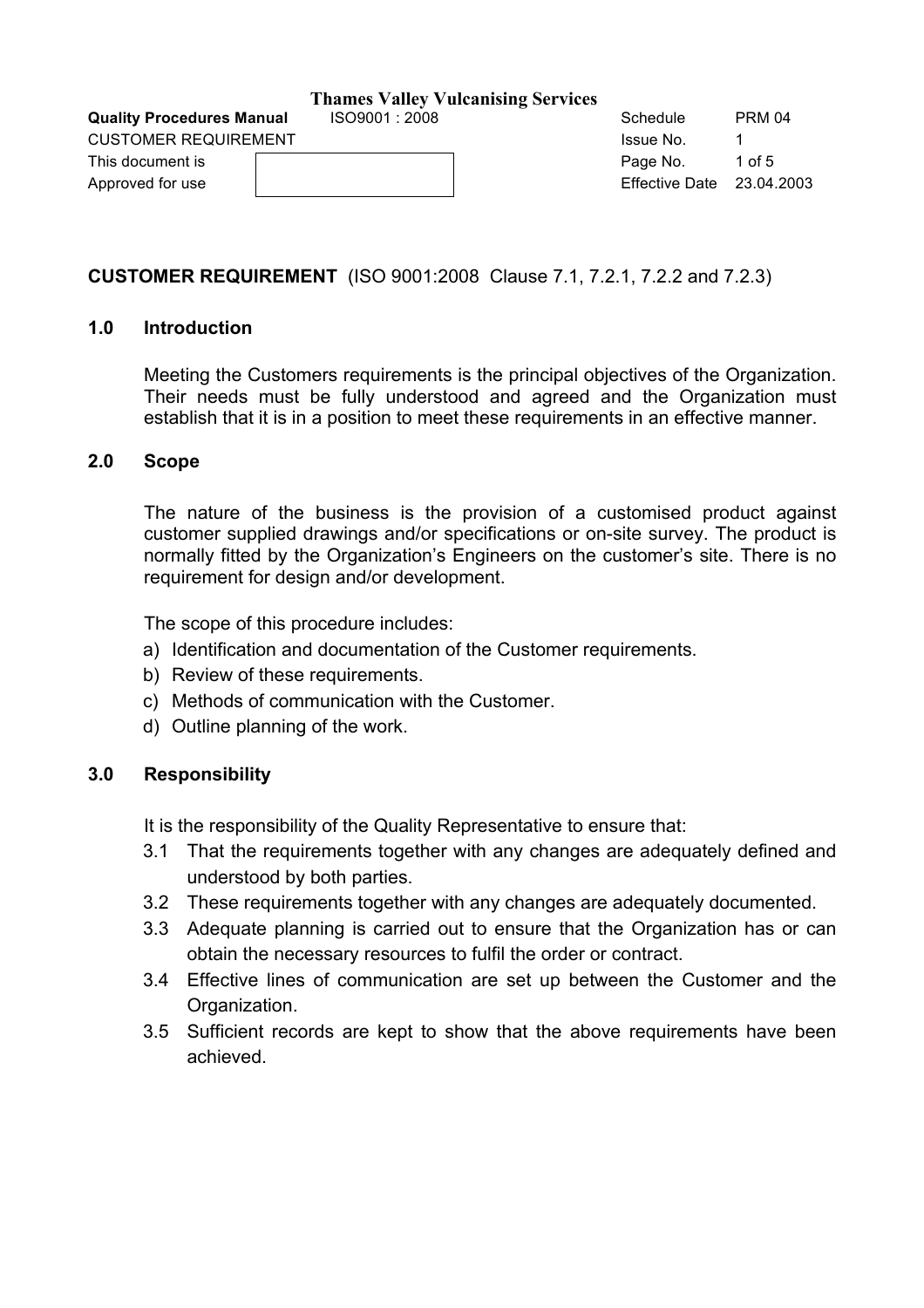**Quality Procedures Manual**  $1$  **ISO9001 : 2008** Schedule PRM 04

CUSTOMER REQUIREMENT **ISSUE ALCOHOLOGY CONSUMER REQUIREMENT** 

This document is **Page No.** 2 of 5 Approved for use Effective Date 23.04.2003

## **4.0 Procedure**

### **4.1 General**

- 4.1.1 Customer requirements will be dealt with in three stages:
	- a) Receipt and understanding of the customer requirements.
	- b) Review of the Organization's capability to meet these requirements.
	- c) Confirmation of acceptance to the Customer.
- 4.1.2 Enquiries, requests for quotations, invitations to tender and orders are generally received by Telephone, Letter, Fax, E-mail or Customer Order.
- 4.1.3 Records related to dealing with Customer enquires and orders prior to the project becoming 'live' will be kept in a file identified by a temporary unique number and may comprise hard and/or electronic copy.
- 4.1.4 Where the Organization is unable to meet the Customers requirements they will be advised accordingly.
- 4.1.5 The Organization's products and services are described in a series of factsheets which are compiled into a brochure to best suit the customer's likely needs.

## **4.2 Customer Requirements. (Receipt)**

- 4.2.1 All enquiries, requests for quotations, invitations to tender or orders will be handled by the Senior European Project Manager.
- 4.2.2 Each enquiry, request for a quotation, invitation to tender or *order* must be identified by the Organization's temporary unique reference number and customer name
- 4.2.3 The details will be recorded on an Enquiry Form QMF10 and will typically include (appropriate to the order):
	- a) Customer name, address and telephone number.
	- b) Details of requirement.
	- c) Delivery details.
	- d) Customer contact. (Name, Telephone number)
	- e) Date of enquiry or order.
	- f) Customer supplied documents, drawings, specification etc.
	- g) Supporting services, spares, service contracts etc.
	- h) Regulations and/or legislation specific to requirements.
	- i) Any special requirements for product validation or verification.
	- j) Type of industry organization.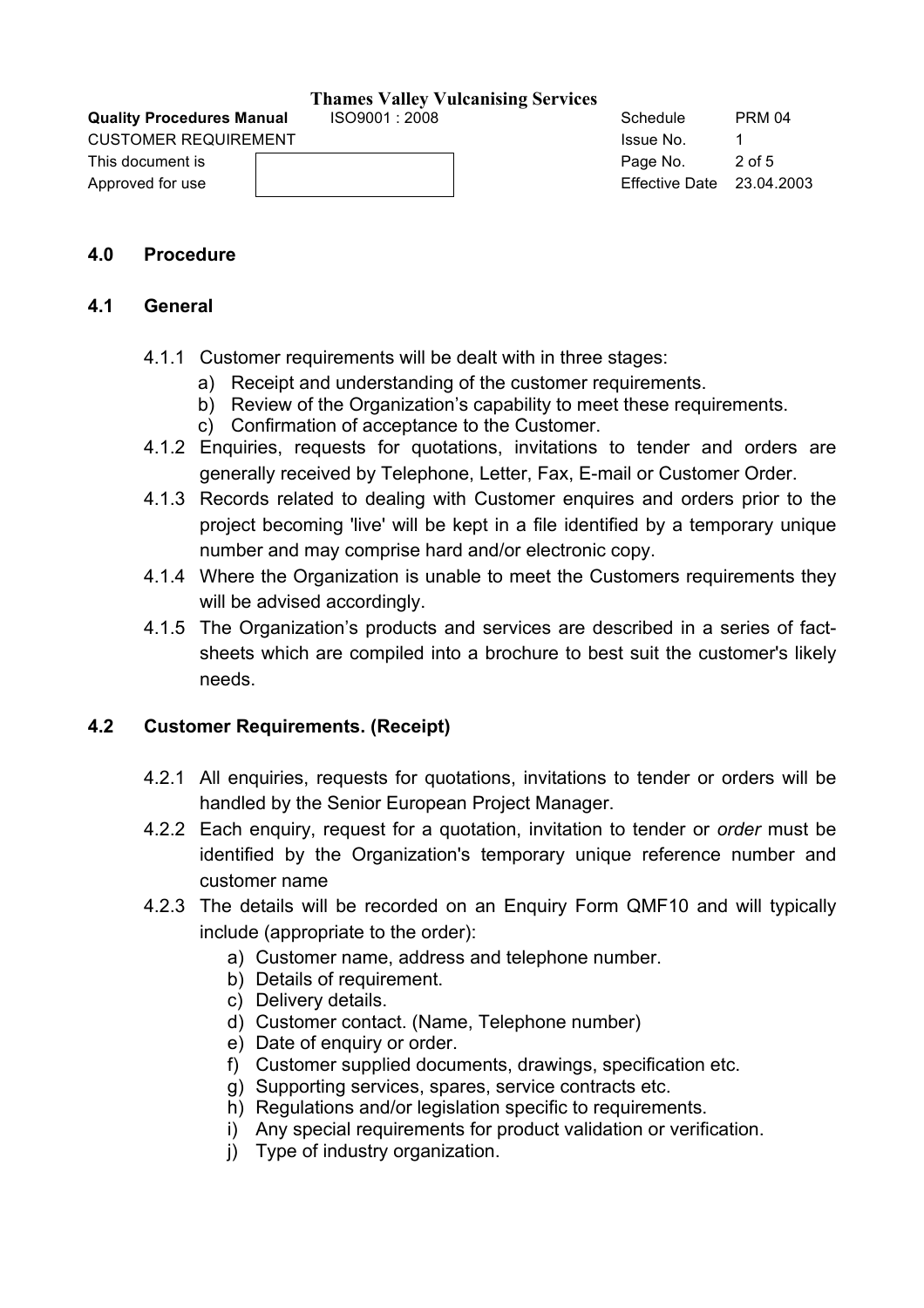**Quality Procedures Manual**  $1$  **ISO9001 : 2008** Schedule PRM 04 CUSTOMER REQUIREMENT **ISSUE ALCOHOLOGY CONSUMER REQUIREMENT** 

This document is **Page No.** 3 of 5 Approved for use Effective Date 23.04.2003

## **4.3 Customer Requirements. (Review)**

- 4.3.1 When the details of the Customers requirements have been clearly identified, the Organization's ability to carry out the work must be formally reviewed by the Partner receiving the enquiry. This must be based on the documents or other information provided by the Customer or the Organization's own documentation defining the requirements.
- 4.3.2 The review of the Organization's capability of carrying out the work must address the following:
	- a) Can the organization carry out the work in accordance with the Customers requirements without any additional resources or changes to the normal Organization operations?
	- b) Is the Organization a new or existing Customer?
	- c) Are any additional resources required?
	- d) Is there a need for additional investigation or research?
	- e) Is any additional staff training needed?
	- f) What goods, materials or services need to be obtained from outside suppliers.?
	- g) Does the work involve any special process not usually carried out by the Organization?
	- h) Are there any special legal or regulatory requirements? e.g. National standards, health and safety etc.
	- i) Are any support services required not specifically called for? e.g. spares, maintenance support.
	- j) Is any specific documentation needed? (Note: Certificates of Conformity for parts supplied can be obtained via the manufacturer but only with prior request)
- 4.3.3 Where any queries or discrepancies are found during this review process they must be resolved with the Customer by the Partner receiving the enquiry.
- 4.3.4 Where the enquiry or order is from a new Customer, enquiries may be made via the organization's Factors to establish the customer's financial stability. An advance cash payment or pro-forma invoice may be raised in such cases for emergency orders.
- 4.3.5 Confirmation that the Organization can meet the Customers requirements will normally be telephoned.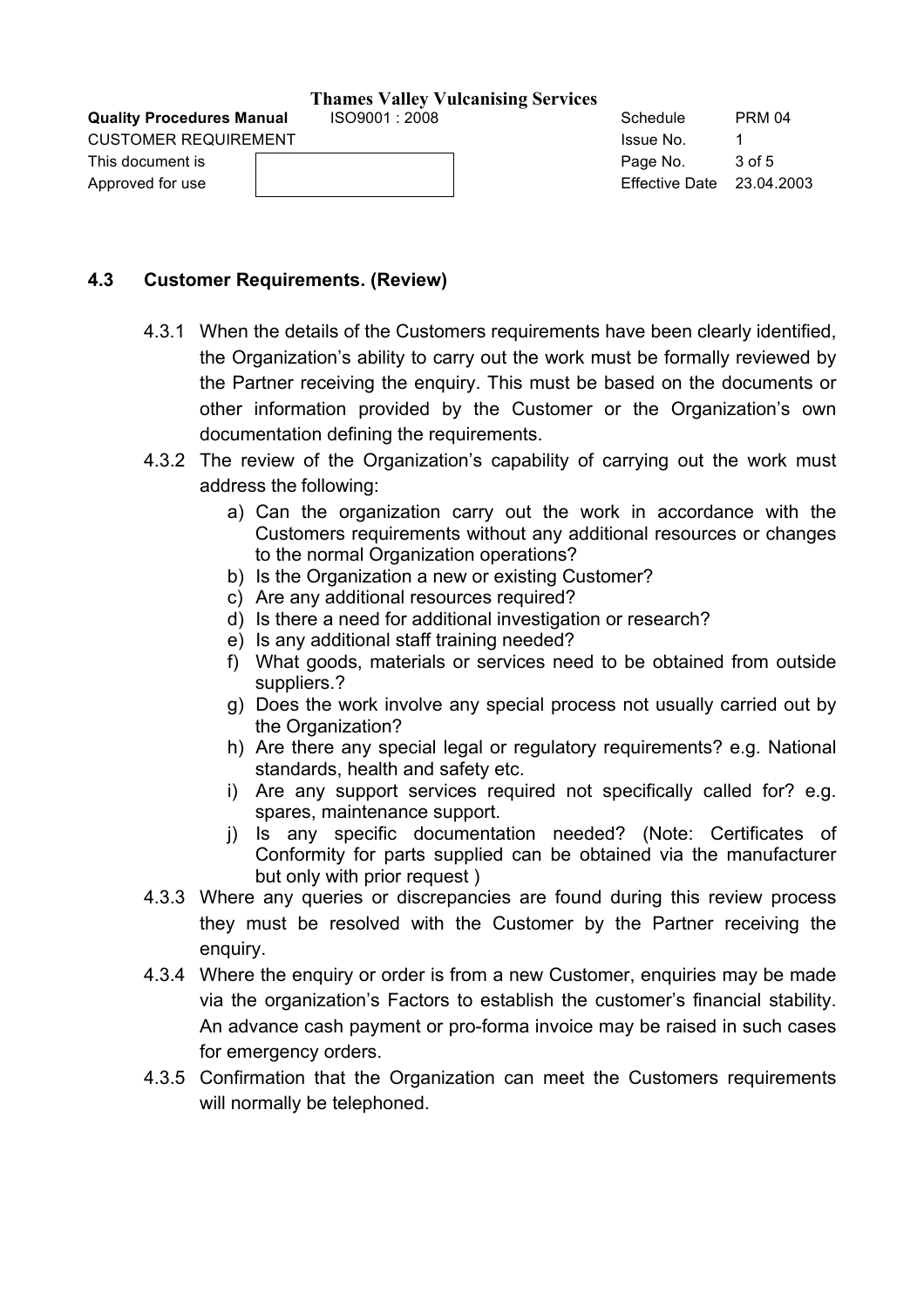| <b>CUSTOMER REQUIREMENT</b> | Issue No.                   |        |
|-----------------------------|-----------------------------|--------|
| This document is            | Page No.                    | 4 of 5 |
| Approved for use            | Effective Date $23.04.2003$ |        |

## **4.4 Communication.**

- 4.4.1 Clear lines of communication must be established and maintained between the Customer and the Organization. This will be by means of telephone, fax, written communication or e-mail.
- 4.4.2 Quotations will be in writing and will be signed by a Partner to confirm that they have been formally reviewed.
- 4.4.3 Orders will be dealt with by Administration. They must be checked to ensure that they agree with any quotations or previous agreements. Any differences must be resolved.
- 4.4.4 Order acknowledgements are not normally sent.
- 4.4.5 Communication within the organization will be by means of daily meetings and telephone contact.
- 4.4.6 All communications that could significantly affect the Organization's ability to fulfil the order or contact must be recorded.
- 4.4.7 Any Customer Complaints must be dealt with in accordance with Procedure PRM09 and PRM10.

## **4.5 Planning**

- 4.5.1 As part of the process of review of the Customers requirements the Partners must plan how the work is to be carried out to ensure that sufficient resources are available to achieve the specified requirements and quality.
- 4.5.2 Planning will take into account:
	- a) The Customers delivery or other critical dates.
	- b) Any specific product verification or checking requirements.
	- c) Availability of resources both staff and plant and equipment.
- 4.5.3 Any longer term planning will be dealt with at the Management Review. The Quality Representative will provide feedback where problems have arisen with a view to improvement in the quality system.
- 4.5.4 The method of checking or verifying that the product meets the specified requirements will normally be defined by the supplied specifications and/or drawings supplied by the customer.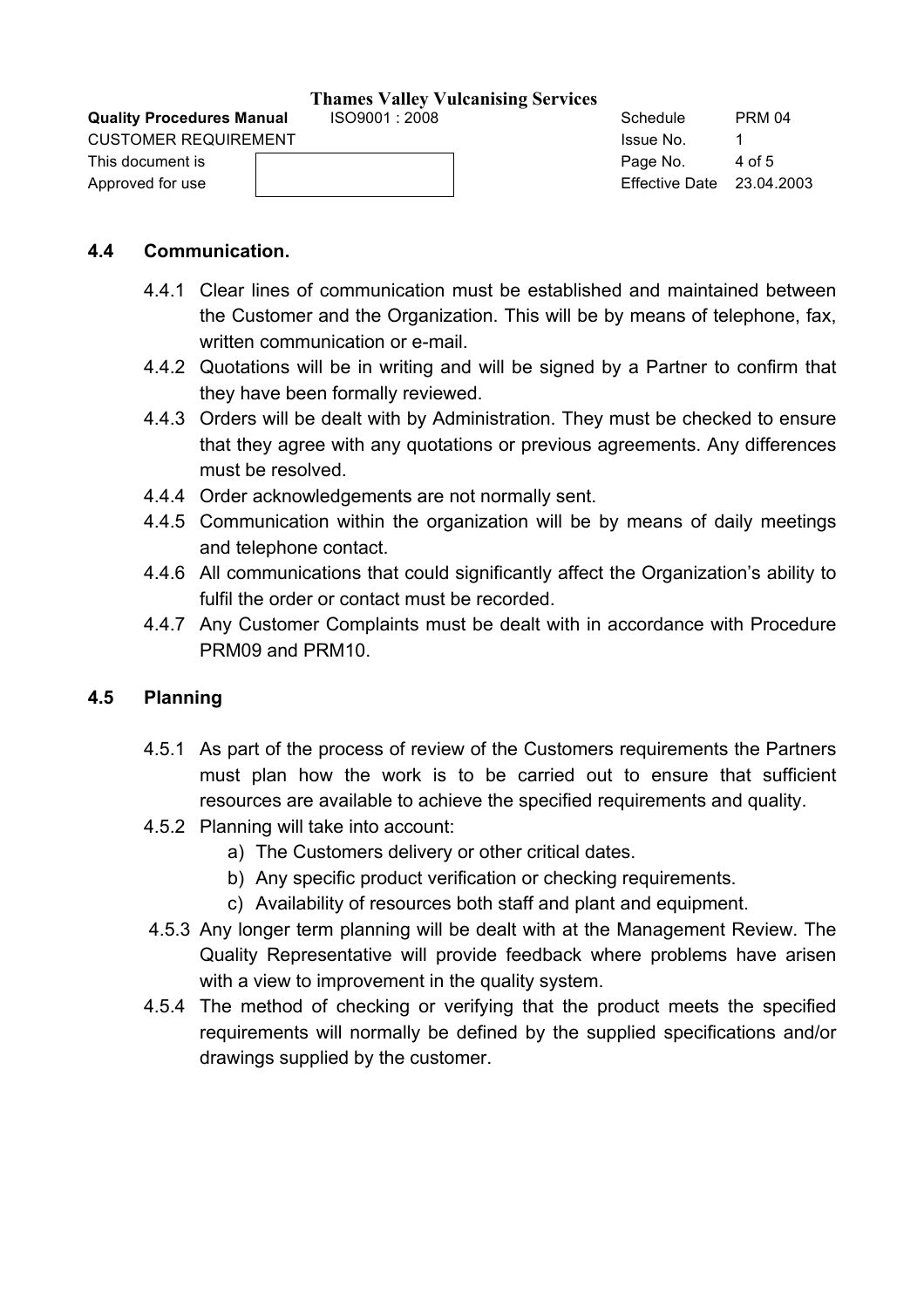**Quality Procedures Manual**  $1$  **ISO9001 : 2008** Schedule PRM 04

CUSTOMER REQUIREMENT **ISSUE NO.** 1 And 1 Apr 2 Apr 2 Apr 2 Apr 2 Apr 2 Apr 2 Apr 2 Apr 2 Apr 2 Apr 2 Apr 2 Apr 2 Apr 2 Apr 2 Apr 2 Apr 2 Apr 2 Apr 2 Apr 2 Apr 2 Apr 2 Apr 2 Apr 2 Apr 2 Apr 2 Apr 2 Apr 2 Apr 2 Apr 2 Apr 2 A

This document is **Page No.** 5 of 5

Approved for use The Communication Contract Communication Contract Communication Contract Communication Communication Communication Communication Communication Communication Communication Communication Communication Commun

## **4.6 CUSTOMER REQUIREMENT – OPERATIONAL FLOWCHART**

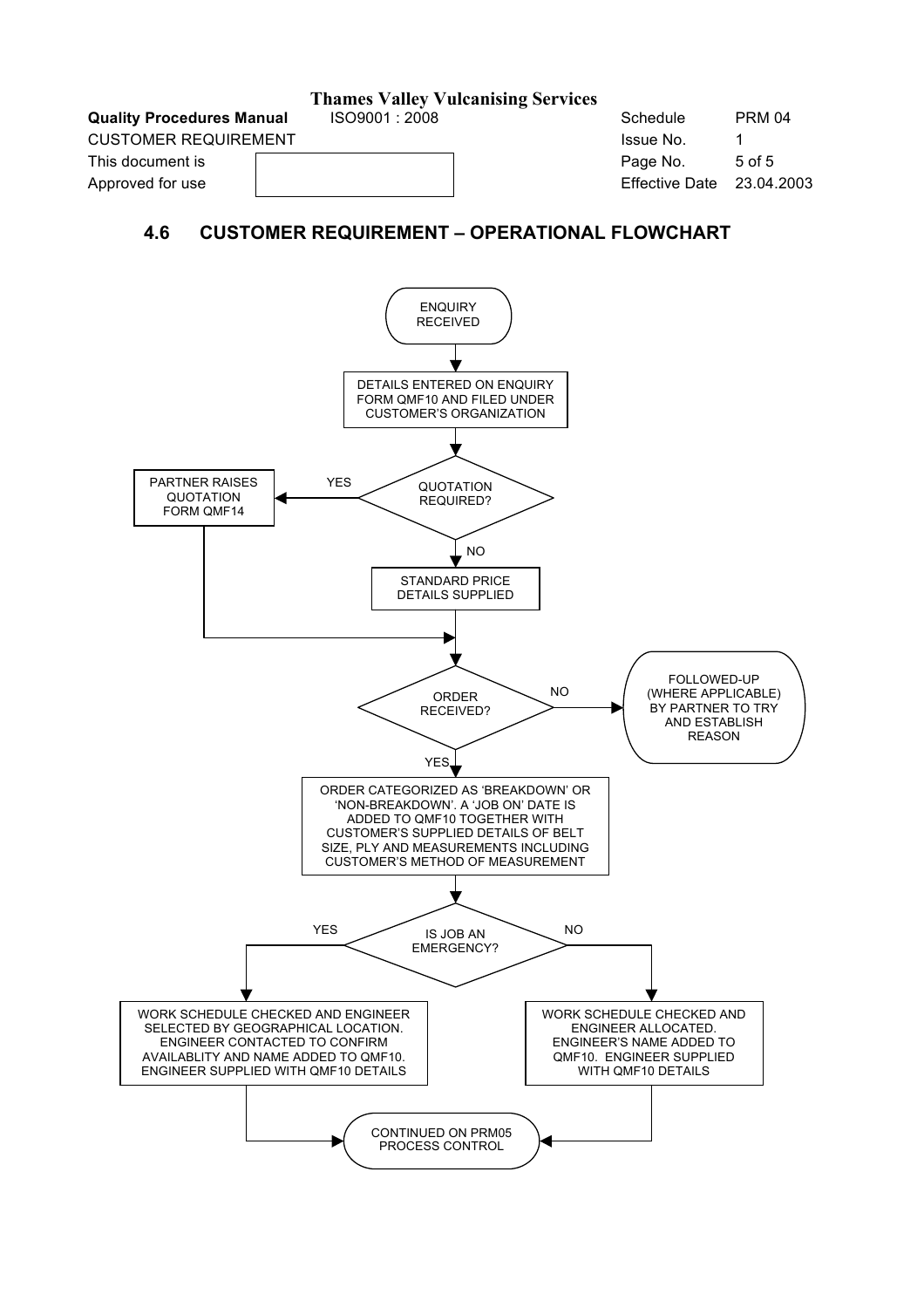|                                  | $\frac{1}{2}$  |                           |               |
|----------------------------------|----------------|---------------------------|---------------|
| <b>Quality Procedures Manual</b> | ISO9001 : 2008 | Schedule                  | <b>PRM 05</b> |
| <b>PROCESS CONTROL</b>           |                | Issue No.                 |               |
| This document is                 |                | Page No.                  | 1 of 6        |
| Approved for use                 |                | Effective Date 23.04.2003 |               |
|                                  |                |                           |               |

**PROCESS CONTROL** (ISO 9001:2008 Clause 7.1, 7.5.1, 7.5.2, 7.5.3, 7.5.4, 7.5.5 and 8.2.4)

## **1.0 Introduction**

It is essential that the work carried out by the Organization is adequately controlled to ensure that it meets the requirements of the Customer. This is achieved by good planning, the provision of adequate resources, properly trained and experienced personnel, clearly defined standards and methods of working and correct monitoring and product verification.

## **2.0 Scope**

The work carried out by the Organization is stockists of brought in goods and materials, and provision of a repair / replacement service.

The scope of this procedure includes:

- a) Planning of the work process. (including validation that it is effective)
- b) Control of the work process.
- c) Validation of the work.
- d) Identification and traceability.
- e) Customer property.
- f) Control of associated activities including handling, packing, storage, preservation and delivery.

## **3.0 Responsibility**

It is the responsibility of a Partner (Operational) to ensure that:

- 3.1 All work carried out by the Organization is adequately defined and controlled.
- 3.2 Appropriate instructions are provided and maintained to ensure that the quality of work is satisfactory and these are readily available.
- 3.3 Standards of workmanship and criteria for acceptance are defined.
- 3.4 Suitable personnel are assigned for the work process and for product verification and checking activities.
- 3.5 Adequate resources are provided in the form of personnel, equipment and a suitable working environment.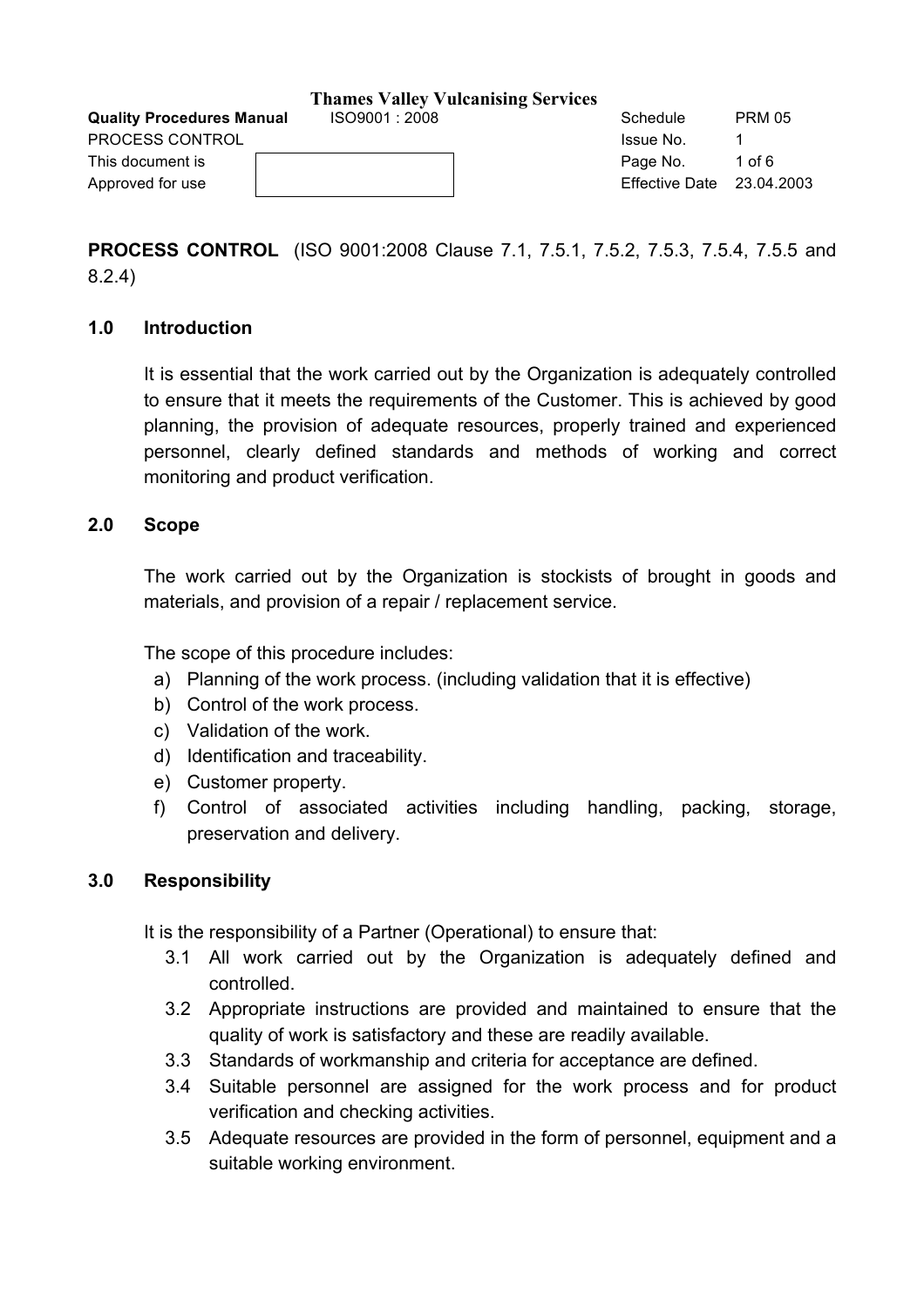#### **Thames Valley Vulcanising Services**

| <b>Quality Procedures Manual</b> | ISO9001:2008 | - | Schedule                         | <b>PRM 05</b> |
|----------------------------------|--------------|---|----------------------------------|---------------|
| PROCESS CONTROL                  |              |   | Issue No.                        |               |
| This document is                 |              |   | Page No.                         | $2$ of 6      |
| Approved for use                 |              |   | <b>Effective Date</b> 23.04.2003 |               |
|                                  |              |   |                                  |               |

The following personnel are responsible for product verification activities and the maintenance of the associated records.

| Receipt product verification    | $\sim$                   | Partner (Operational) x 2 |
|---------------------------------|--------------------------|---------------------------|
| In process product verification | $\sim$                   | Engineer                  |
| Final product verification      | $\overline{\phantom{a}}$ | Engineer                  |
| Installation and commissioning  | $\sim$                   | Engineer                  |

It is the responsibility of all personnel to comply with this procedure and seek guidance from their manager or supervisor where clarification is required.

## **4.0 Procedure**

#### **4.1 General**

- 4.1.1 All work carried out by the Organization must take into account any applicable Health and Safety requirements and statutory legislation. Good standards of housekeeping will be maintained at all times.
- 4.1.2 All records associated with the work process are kept in accordance with PRM 02 Document Control and Records. Work records are filed under Customer Name.
- 4.1.3 All personnel carrying out work will be suitably trained and experienced in accordance with PRM 03 Resources.
- 4.1.4 Measuring equipment will be controlled in accordance with PRM 07 Measuring and Monitoring Equipment.
- 4.1.5 All equipment will be maintained regularly in accordance with the manufacturers or suppliers instructions.
- 4.1.6 Process capability will be addresses in accordance with procedure PRM 11 Measurement and Improvement.

## **4.2 Planning**

4.2.1 Work will be planned and controlled by a work schedule logged in the Day Diary and via the Daily Trays (for documentation).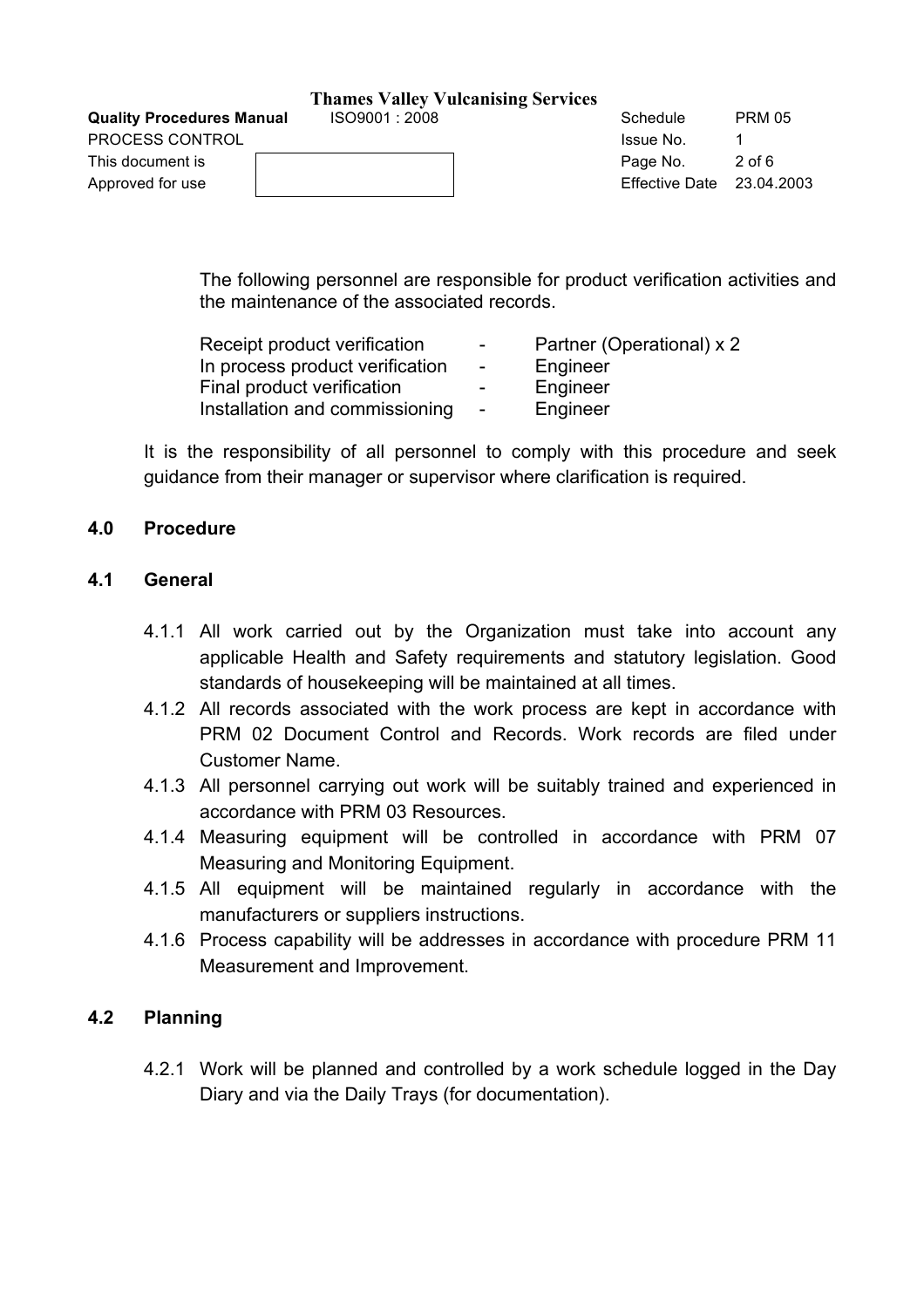## **Quality Procedures Manual**  $1$  **ISO9001 : 2008** Schedule PRM 05

| PROCESS CONTROL  | Issue No.                 |        |
|------------------|---------------------------|--------|
| This document is | Page No.                  | 3 of 6 |
| Approved for use | Effective Date 23.04.2003 |        |

4.2.2 Planning must take into consideration:

- a) Inputs and outputs required.
- b) Allocation of responsibilities.
- c) Resources required.
- d) Validation of the process and analysis of any risks.
- e) Legal or regulatory requirements.
- f) Procurement of goods, materials or services.
- g) Procedures, methods and work instructions.
- h) Product validation, product verification and other validation processes.
- i) Control of changes and modifications.
- j) Targets for the completion of the work.
- k) Records.
- l) Other requirements as appropriate to meet the quality objectives.

## **4.3 Work Control**

- 4.3.1 The specification of characteristics of the work must be clearly defined by Form QMF10. This will be in the form of customer specifications and/or drawings.
- 4.3.2 The means of checking and product validation will be in accordance with Section 4.4 of this procedure.
- 4.3.3 The work will be carried out with plant and equipment specific to the Organization. This will be regularly maintained in accordance with the manufacturers or suppliers instructions.

## **4.4 Validation/Inspection**

- 4.4.1 The procedure for receipt product verification is detailed in PRM 06. Purchasing.
- 4.4.2 In-process and final product verification must be carried out in accordance with the specified requirements. This will normally be comparison of the fitted/repaired belting against the customer's specification or the organization's own historical records.
- 4.4.3 Product verification records will be the QMF11 Worksheet.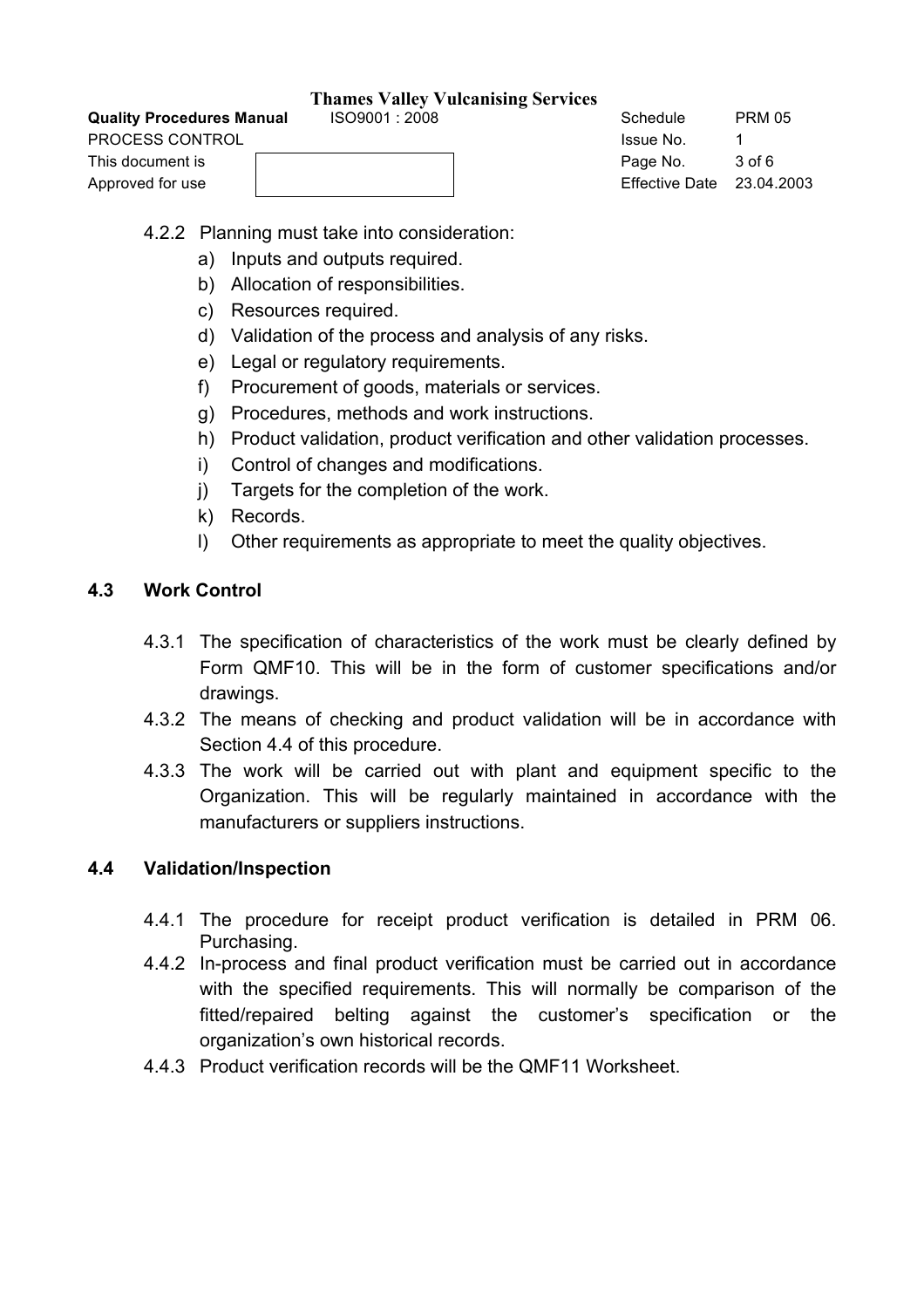**Quality Procedur** PROCESS CONT This document is

#### **Thames Valley Vulcanising Services**

| <b>Quality Procedures Manual</b> | ISO9001:2008 | Schedule                    | <b>PRM 05</b> |  |
|----------------------------------|--------------|-----------------------------|---------------|--|
| PROCESS CONTROL                  |              | Issue No.                   |               |  |
| This document is                 |              | Page No.                    | 4 of 6        |  |
| Approved for use                 |              | Effective Date $23.04.2003$ |               |  |

- 4.4.4 Work will not be handed over to the Customer until all product validation and checking is complete and it meets the specified requirements unless a formal concession is agreed by the Customer.
- 4.4.5 The jointing of belting will be undertaken by the engineer using the appropriate method recommended by the industry/belting manufacturer or British Standards as applicable. The standard of jointing will reflect the engineer's knowledge, experience and skill in the use of the jointing equipment.
- 4.4.6 Nonconforming work or rejects will be dealt with in accordance with PRM 09 Control of Nonconformance.

## **4.5 Identification and Traceability**

- 4.5.1 All products and materials delivered to the organization must carry identification from the supplier unless this is obvious by appearance. If there is a specific requirement for traceability this will be maintained throughout the work process.
- 4.5.2 Work in must be clearly identified at all stages by Customer name.
- 4.5.3 Product verification status will be shown by tags, associated documents or location.
- 4.5.4 Where traceability is a specified requirement, the requirements will be made available to the purchasing department who will ensure that purchased items are traceable.
- 4.5.5 Where unique identification is required the details will be recorded on QMF11.
- 4.5.5 Goods or materials not meeting the specified requirements will be dealt with in accordance with PRM 09. Control of non-conformance.

## **4.6 Customer Property**

- 4.6.1 The Customers own products or property, including intellectual property, will be looked after with care whilst on the Organization's premises and during transit to the Customer.
- 4.6.2 Customers property must be clearly identified by customer name and suitably stored.
- 4.6.3 The Organization undertakes to advise the Customer of any changes in the condition of the supplied product and to treat it as though it were their own whilst it is their responsibility.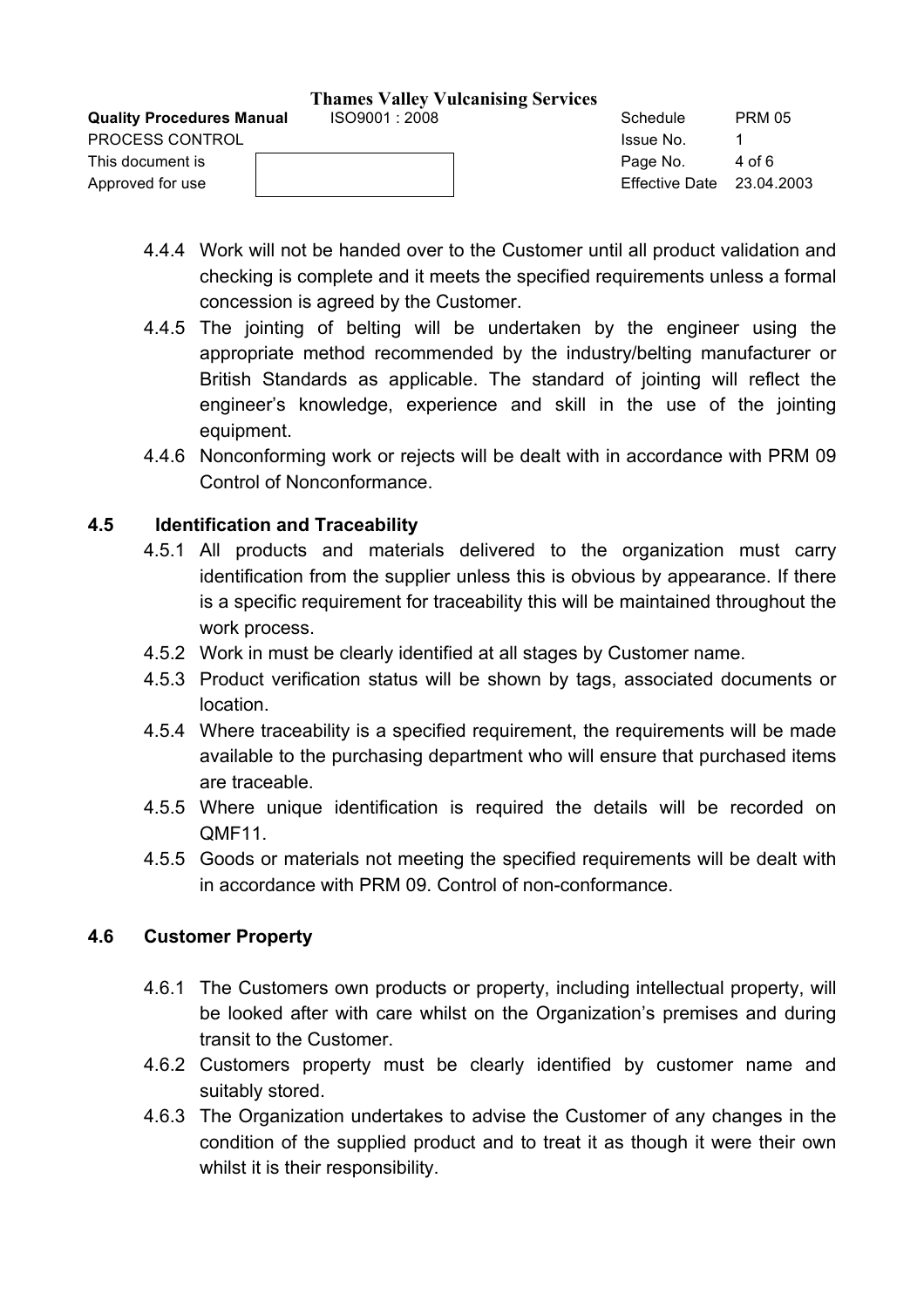**Quality Procedures Manual**  $1$  **ISO9001 : 2008** Schedule PRM 05 PROCESS CONTROL **ISSUE NO.** 1 And 1 April 2012 1 April 2013 1 April 2013 1 April 2014 1 April 2014 1 April 2014

This document is **Example 2 Page No.** 5 of 6 Approved for use Theory is a set of the Contract of the Effective Date 23.04.2003

## **4.7 Associated Activities**

## **4.7.1 Handling.**

- 4.7.1.1 Goods and materials must be handled in a manner that does not cause any damage or deterioration.
- 4.7.1.2 Where necessary mechanical handling equipment will be used. e.g. For heavy loads.
- 4.7.1.3 Due consideration will be given to Health and Safety requirements for manual handling or for hazardous goods and materials.

## **4.7.2 Storage and Preservation.**

- 4.7.2.1 Storage will be within designated areas where conditions are appropriate for the products and materials. For bulk items this will normally be at the organization's depot. A small quantity of materials is also carried by the mobile engineers in the organization's own vehicles.
- 4.7.2.2 As part of the monthly stock taking procedure, storage conditions, stock turn and obsolescence are noted and reviewed at the Management Review Meeting.

## **4.7.3 Packing**

4.7.3.1 Goods and materials must be packed in a manner that ensures that they are not damaged during storage or transport. Storage areas will be checked periodically to ensure that no changes have occurred that may effect the goods or materials.

## **4.7.4 Transport and Delivery.**

- 4.7.4.1 Finished products will normally be despatched in the organization's own vehicles.
- 4.7.4.2 When carriers are used the product will be packed to specifications developed by the trade to ensure safe transit.
- 4.7.4.3 Packages and containers will marked to indicate contents and transit care requirements if necessary.
- 4.7.4.4 Because materials are being delivered and fitted by the organization's own engineers, Delivery Notes will not normally be raised.

## **4.8 Associated Documents**

No associated documents were applicable at the time of first issue of this document.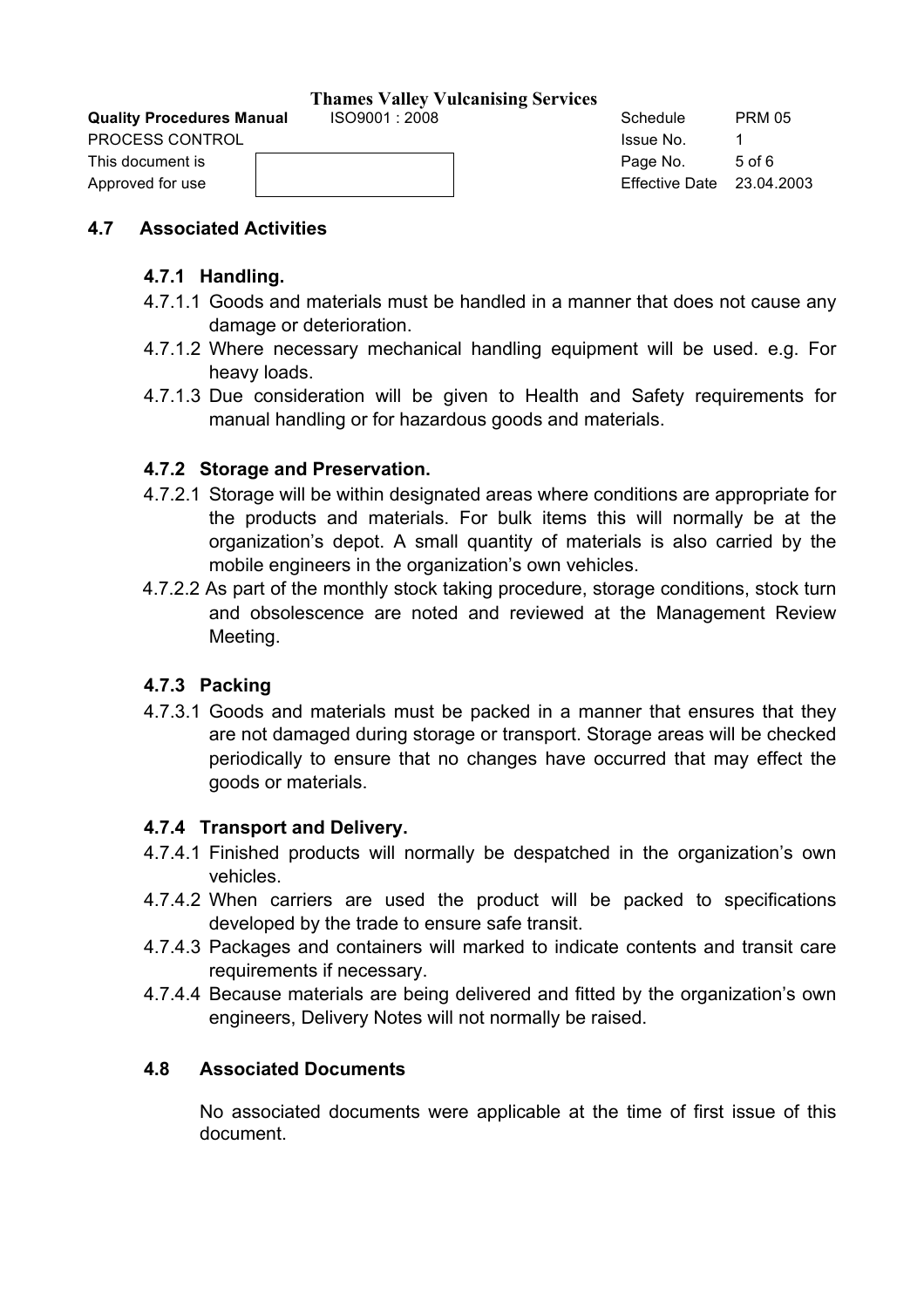**Thames Valley Vulcanising Services Quality Procedures Manual ISO9001 : 2008** Schedule PRM 05 PROCESS CONTROL **ISSUE NO.** 1 and 1 and 2 and 2 and 2 and 2 and 2 and 2 and 2 and 2 and 2 and 2 and 2 and 2 and 2 and 2 and 2 and 2 and 2 and 2 and 2 and 2 and 2 and 2 and 2 and 2 and 2 and 2 and 2 and 2 and 2 and 2 and 2 This document is Page No. 6 of 6 Approved for use The Community Community Community Community Community Community Community Community Community Community Community Community Community Community Community Community Community Community Community Community C

## **4.9 Operational Flowchart**

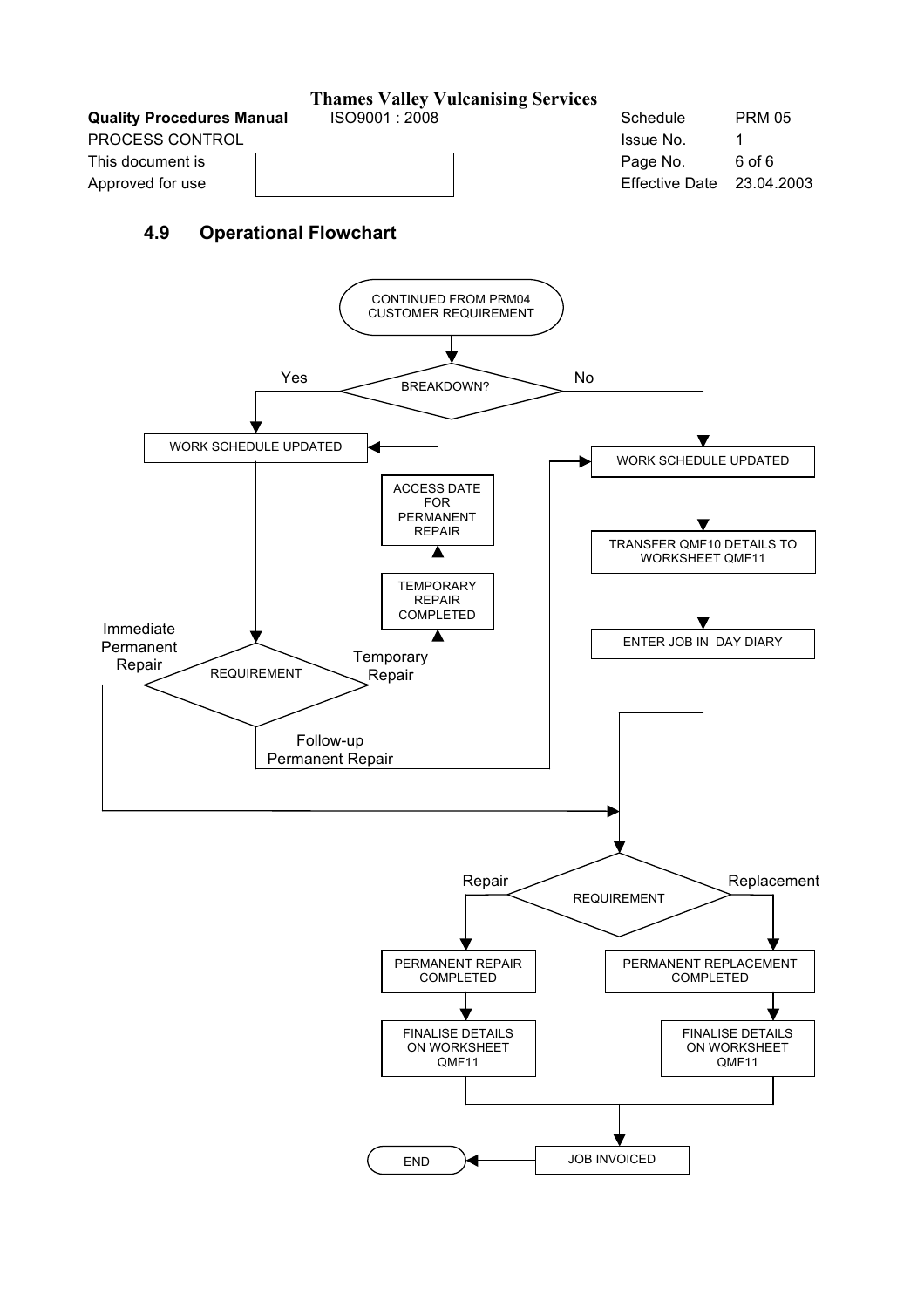| <b>Quality Procedures Manual</b> | ISO9001:2008 | Schedule                  | <b>PRM 06</b> |
|----------------------------------|--------------|---------------------------|---------------|
| PURCHASING                       |              | <b>Issue No.</b>          |               |
| This document is                 |              | Page No.                  | 1 of 2        |
| Approved for use                 |              | Effective Date 23.04.2003 |               |
|                                  |              |                           |               |

## **PURCHASING (**ISO 9001:2008 Clause 7.4.1, 7.4.2 and 7.4.3)

## **1.0 Introduction**

To ensure that the quality of the Organization's products or services is maintained it is essential that brought in products or services are of a high standard. Suppliers will be selected on their ability to consistently meet the Organization's requirements.

#### **2.0 Scope**

All purchased products and services used by the Organization fall within the scope of this procedure.

### **3.0 Responsibility**

It is the responsibility of the Partner (Administration) to ensure that:

- a) Suppliers are formally assessed to confirm that they can meet the Organization's requirements.
- b) The requirements for purchased products or services are clearly defined.
- c) Purchased products or services are inspected or checked.

#### **4.0 Procedure**

## **4.1 Supplier Approval**

- 4.1.1 All suppliers of products or services must be reviewed to ensure that they can meet the Organization's requirements. This review will include (as appropriate):
	- a) Past history and performance.
	- b) Evaluation of a trial order, samples or activity.
	- c) Evidence of registration by a recognised authority.
	- d) On site assessment of their capability and quality system.
	- e) Comparative test results with the same or similar products.
	- f) Recommendation or references from other users.
	- g) 100% product verification of all services/products supplied.
	- h) Financial viability.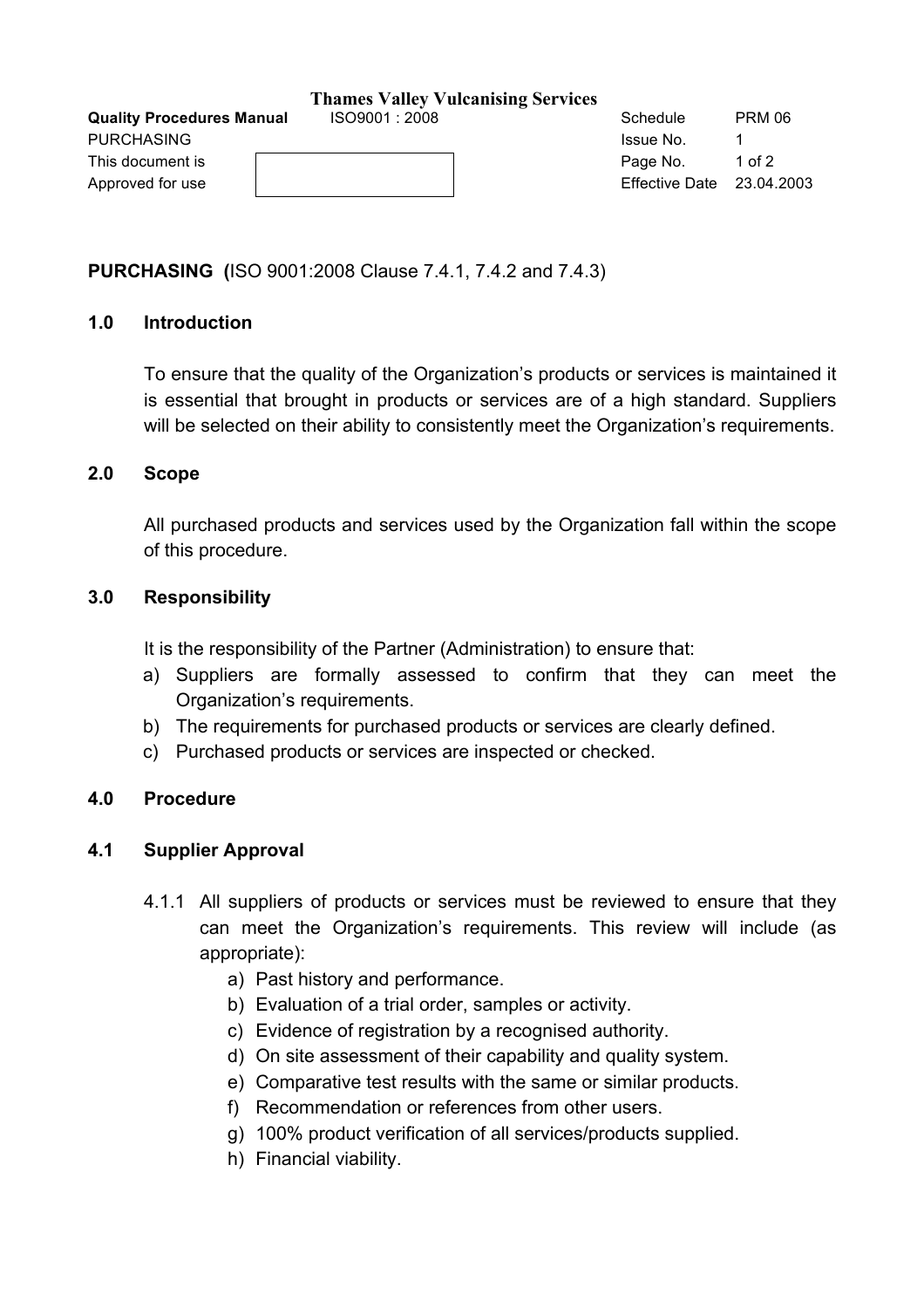Approved for use Theory is a set of the Contract of the Effective Date 23.04.2003

- 4.1.2 The record of approved suppliers will take the form of a Preferred Suppliers List.
- 4.1.3 Supplier approval must be reviewed at least once per year. This will be based on their performance when meeting orders placed with them over the previous year. The results of the review will be addressed at the Management Review.
- 4.1.4 Any problems must be investigated and where they can not be resolved the supplier will no longer be used.

## **4.2 Purchasing**

- 4.2.1 Items effecting Organization products or services must be purchased from the Preferred Suppliers List.
- 4.2.2 Purchase orders must clearly define the product or service required. They will address:
	- a) Product or service required.
	- b) Any relevant standards or applicable regulations.
	- c) Delivery requirements.
	- *d)* Any documentation to be supplied. e.g. Certificates of conformity.
	- e) Price and payment details.
- 4.2.3 Purchase requirements will be detailed on Purchase Orders sent by fax using a fax header. A fax copy goes into the 'Copy Letters Out' file where it stays until the goods and invoice arrive. Fax copies are filed and each fax given a sequential number. All goods inward will be checked against purchase order number.
- 4.2.4 The supplier is required to supply to the specification, quantity and price as specified on the purchase order.
- 4.2.5 Purchase orders may be faxed, written or telephoned. Where orders are placed by telephone, the order numbers will be quoted and recorded.

## **4.3 Verification/Inspection**

- 4.3.1 All goods and services must be checked against the purchase order and where appropriate the delivery note. The purchase order or delivery note will be signed to confirm the product verification.
- 4.3.2 Any discrepancies will be resolved with the supplier. Any discrepancies must be recorded as part of the supplier assessment process.
- 4.3.3 Where verification is to be carried out at the supplier's premises, this will be arranged at the time of placing the order. This will not absolve the supplier of their responsibility to provide an acceptable product.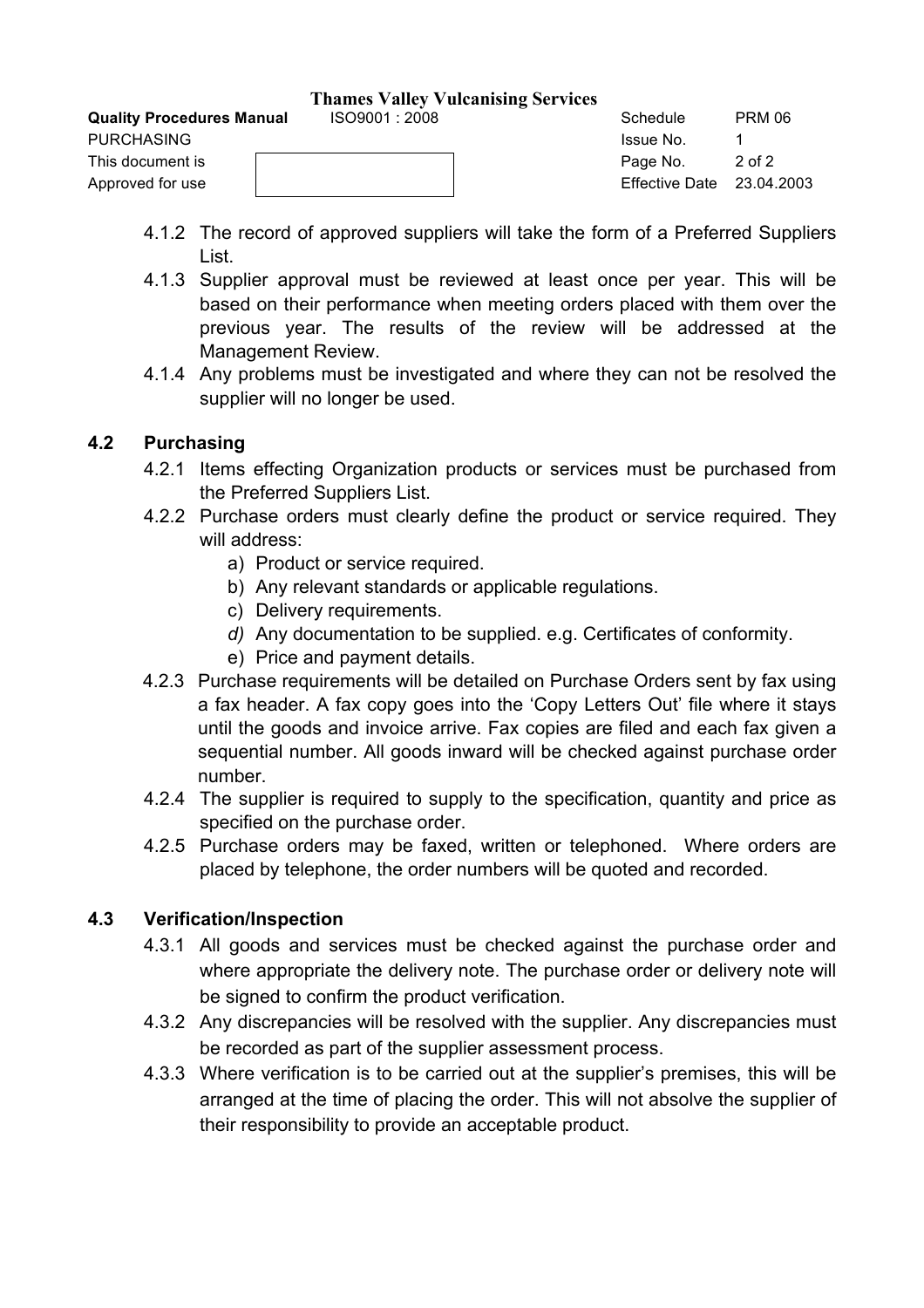MEASURING & MONITORING EQUIPMENT **ISSUE NO.** 1

This document is a community of the Page No. 1 of 1 Approved for use Effective Date 23.04.2003

**Quality Procedures Manual ISO9001 : 2008** Schedule PRM 07

## **MEASURING AND MONITORING EQUIPMENT** (ISO 9001:2008 Clause 7.6)

*The company does not own any measuring and monitoring equipment services.* 

*This clause is therefore not applicable*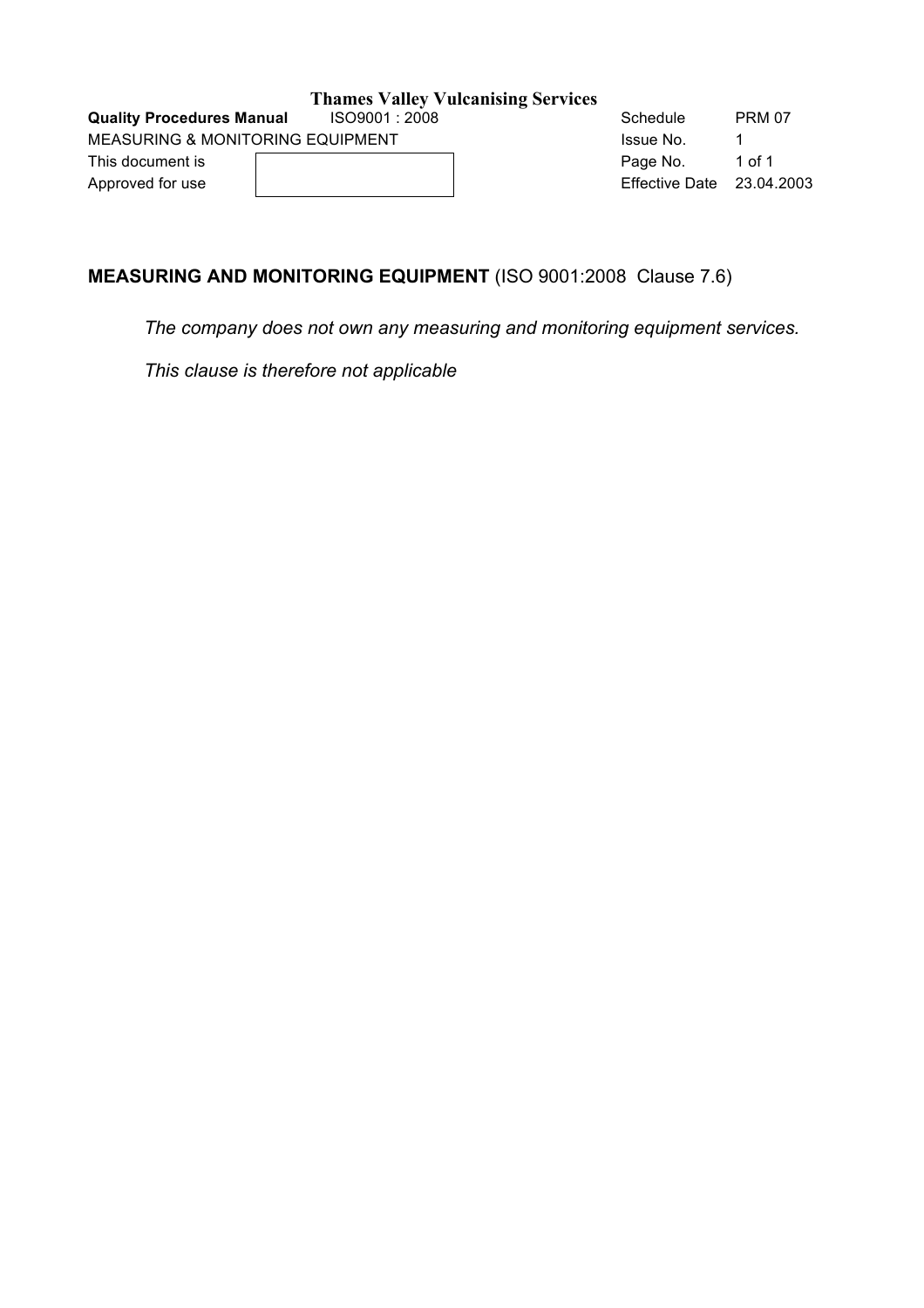#### **Quality Procedures Manual**  $1$  **ISO9001 : 2008** Schedule PRM 08

| <b>INTERNAL AUDIT</b> | Issue No.             |        |
|-----------------------|-----------------------|--------|
| This document is      | Page No.              | 1 of 2 |
| Approved for use      | Effective Date 23.04. |        |

Approved for use Effective Date 23.04.2003

## **INTERNAL AUDIT (**ISO 9001:2008 Clause 8.2.2)

## **1.0 Introduction**

The Organization's quality management system needs to be audited on a systematic basis to ensure that the planned arrangements are being met in practice.

## **2.0 Scope**

This procedure details the method of planning and carrying out the internal audit to check that the Organization's procedures are being followed.

## **3.0 Responsibility**

It is the responsibility of the Quality Representative to ensure that:

- a) An internal audit programme is prepared to cover all elements of the quality management system.
- b) Suitable personnel are allocated to carry out the internal audits.

It is the responsibility of the Internal Auditor to carry out the audits, identify any nonconformances and follow them up to ensure that they are corrected.

## **4.0 Procedure**

## **4.1 Planning**

- 4.1.1 An internal audit programme must be prepared covering all elements of the quality management system. (QMF02). The programme will be structured in such a manner as to ensure each procedure is audited at least annually.
- 4.1.2 Suitably trained auditors must be assigned to carry out the audit of each element of the system. Note that the auditor should be independent of the work or area being audited.
- 4.1.3 Additional audits may be scheduled where problems or deficiencies have been found.

## **4.2 Conducting the Audit**

- 4.2.1 The Internal Auditor(s), will carry out the audits in accordance with the programme.
- 4.2.2 Using the procedure itself as the guide, each element will be checked to ensure that its requirements are being met and that the overall purpose of the procedure is being fulfilled.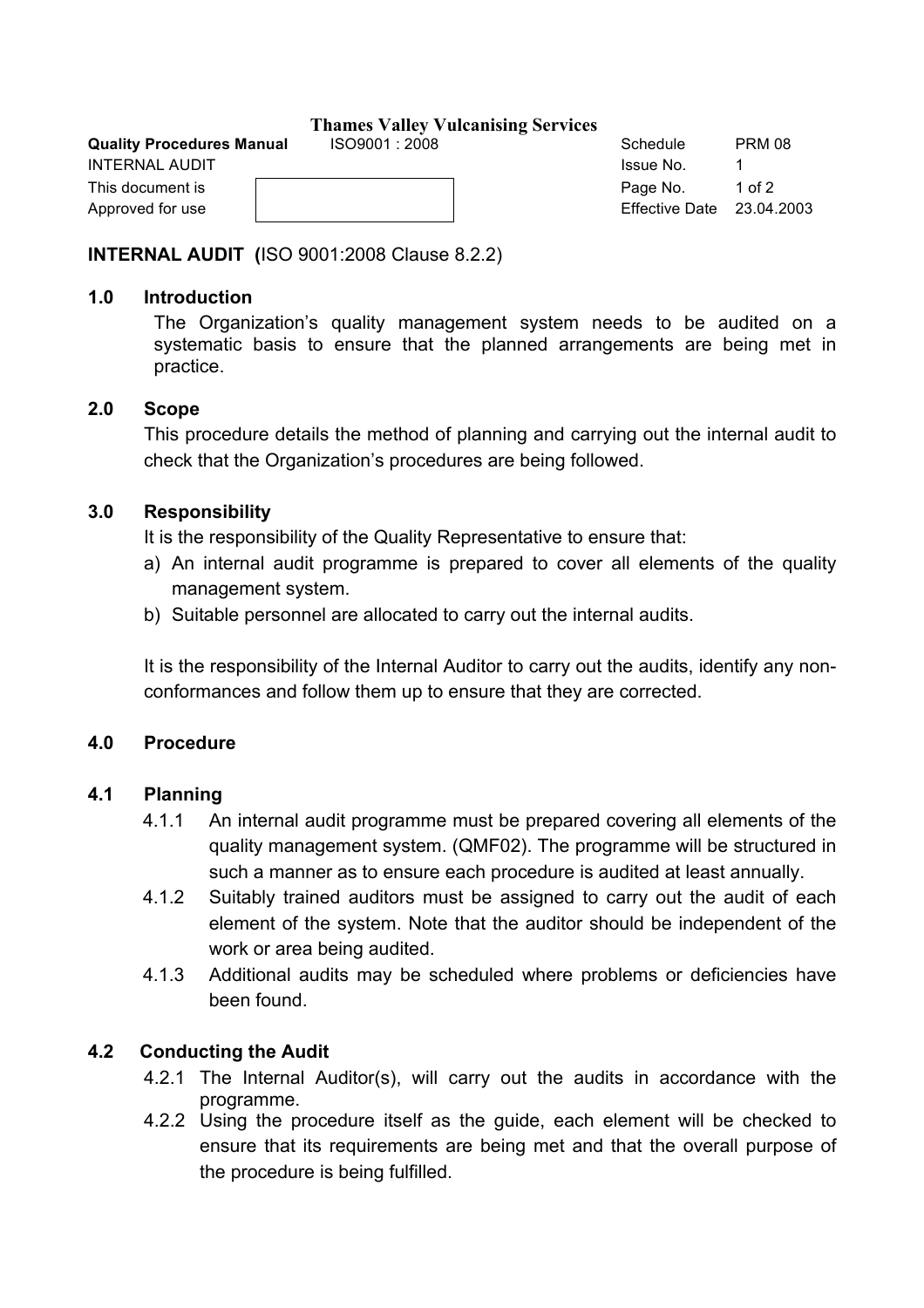## **Quality Procedures Manual**  $1$  **ISO9001 : 2008** Schedule PRM 08

| INTERNAL AUDIT   | Issue No.                 |        |
|------------------|---------------------------|--------|
| This document is | Page No.                  | 2 of 2 |
| Approved for use | Effective Date 23.04.2003 |        |

- 4.2.3 Written notes on variances, non-conformance and omissions will be taken (QMF03) and circulated for action to appropriate personnel.
- 4.2.4 Supplementary notes will be taken of supporting information and records checked. e.g. Job numbers, purchase orders.

## **4.3 Reporting and Closing Out Non-conformances**

- 4.3.1 The Internal Auditor will be responsible for following up designated actions and for the making of information on incomplete items available to the Management Review Meeting.
- 4.3.2 If the Internal Auditor believes that any procedure or method of working is not meeting its intended objectives, could be improved or that further information is required, it will be discussed with the appropriate manager and corrective action taken. This will be reported to the Management Review Meeting.

## **4.4 Internal Quality Audit Flowchart**

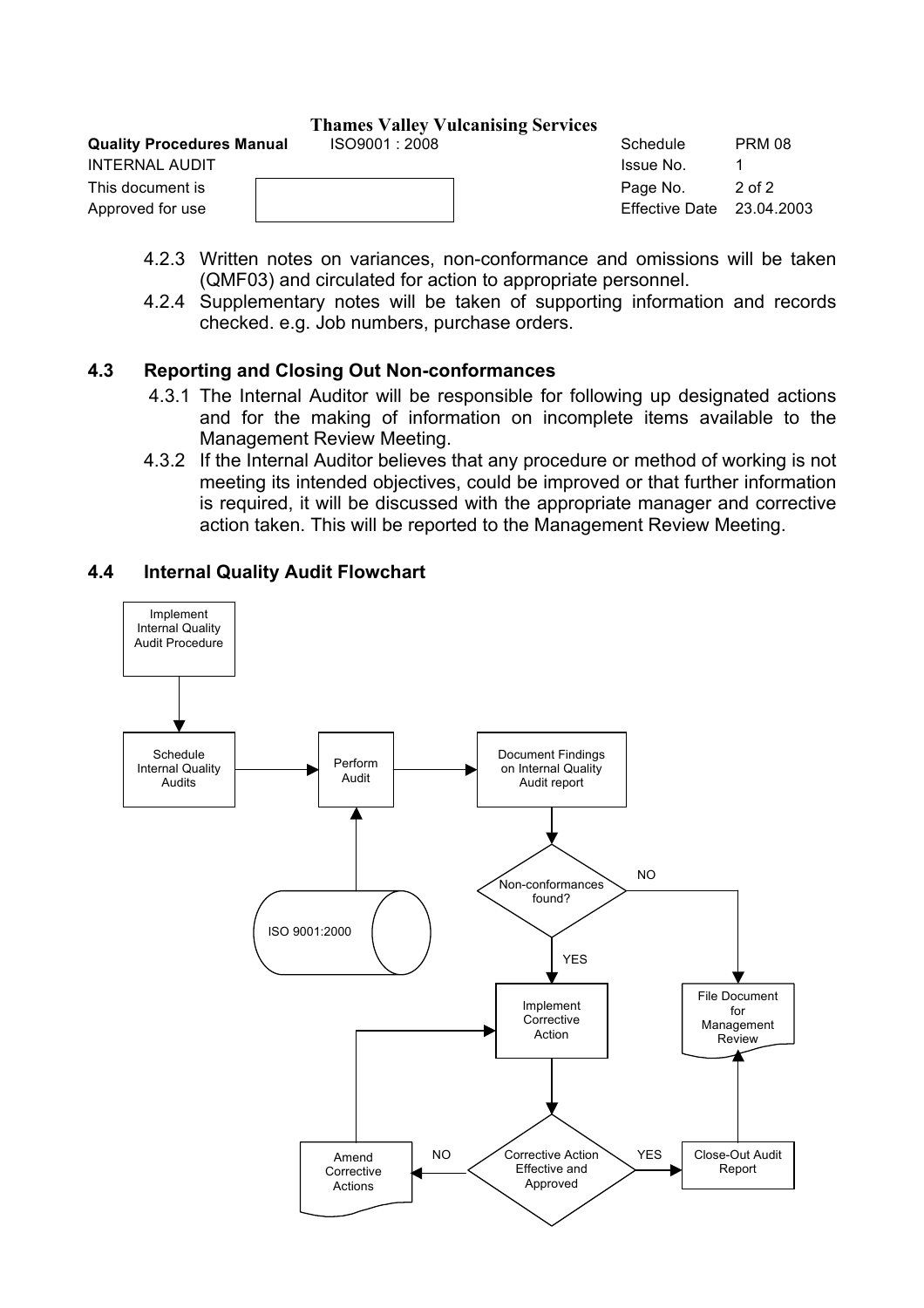**Quality Procedures Manual**  $1$  **ISO9001 : 2008** Schedule PRM 09 CONTROL OF NON)CONFORMING PRODUCT THE STATE RESIDENCE. The STATE RESIDENCE ASSAULT ASSAULT ASSAULT OF A STATE OF A STATE OF A STATE OF A STATE OF A STATE OF A STATE OF A STATE OF A STATE OF A STATE OF A STATE OF A STATE OF This document is **Example 2** of 2 and 2 of 2 and 2 and 2 and 2 and 2 and 2 and 2 and 2 and 2 and 2 and 2 and 2 and 2 and 2 and 2 and 2 and 2 and 2 and 2 and 2 and 2 and 2 and 2 and 2 and 2 and 2 and 2 and 2 and 2 and 2 and

Approved for use Effective Date 23.04.2003

## **CONTROL OF NON-CONFORMING PRODUCT** (ISO 9001:2008 Clause 8.3)

## **1.0 Introduction**

In the event of defective or substandard work being produced, the nonconforming product or service needs to be identified and corrected to prevent potential customer complaints. The causes need to be reviewed to prevent recurrence, if possible.

## **2.0 Scope**

This procedure addresses non-conforming products and services at all stages in the Organization's work process.

### **3.0 Responsibility**

It is the responsibility of the following personnel to ensure that non-conformances are identified and corrected, the root causes are addressed and the necessary records are maintained.

| a) Customer complaints                | $\sim$ | The Partners               |
|---------------------------------------|--------|----------------------------|
| b) Product/service non-conformances - |        | The Engineer               |
| c) Quality system non-conformances -  |        | The Quality Representative |

## **4.0 Procedure**

- 4.1 Routine product verification and monitoring at all stages in the work process should be aimed at identifying any non-conforming or defective products or services. All personnel must report non-conformances.
- 4.2 Non-conformances must be identified by labels, tags, or segregation.
- 4.3 All non-conforming products or services must be dealt with promptly to prevent the deficiency becoming worse or affecting the Customer.
- 4.4 The non-conformance will be corrected by the most appropriate and cost effective method e.g. repaired or reworked.
- 4.5 Non-conformances must be recorded on a Non-Conformance Report (QMF08) together with the action taken to correct them. They must be reviewed to allow identification of the root causes and trends.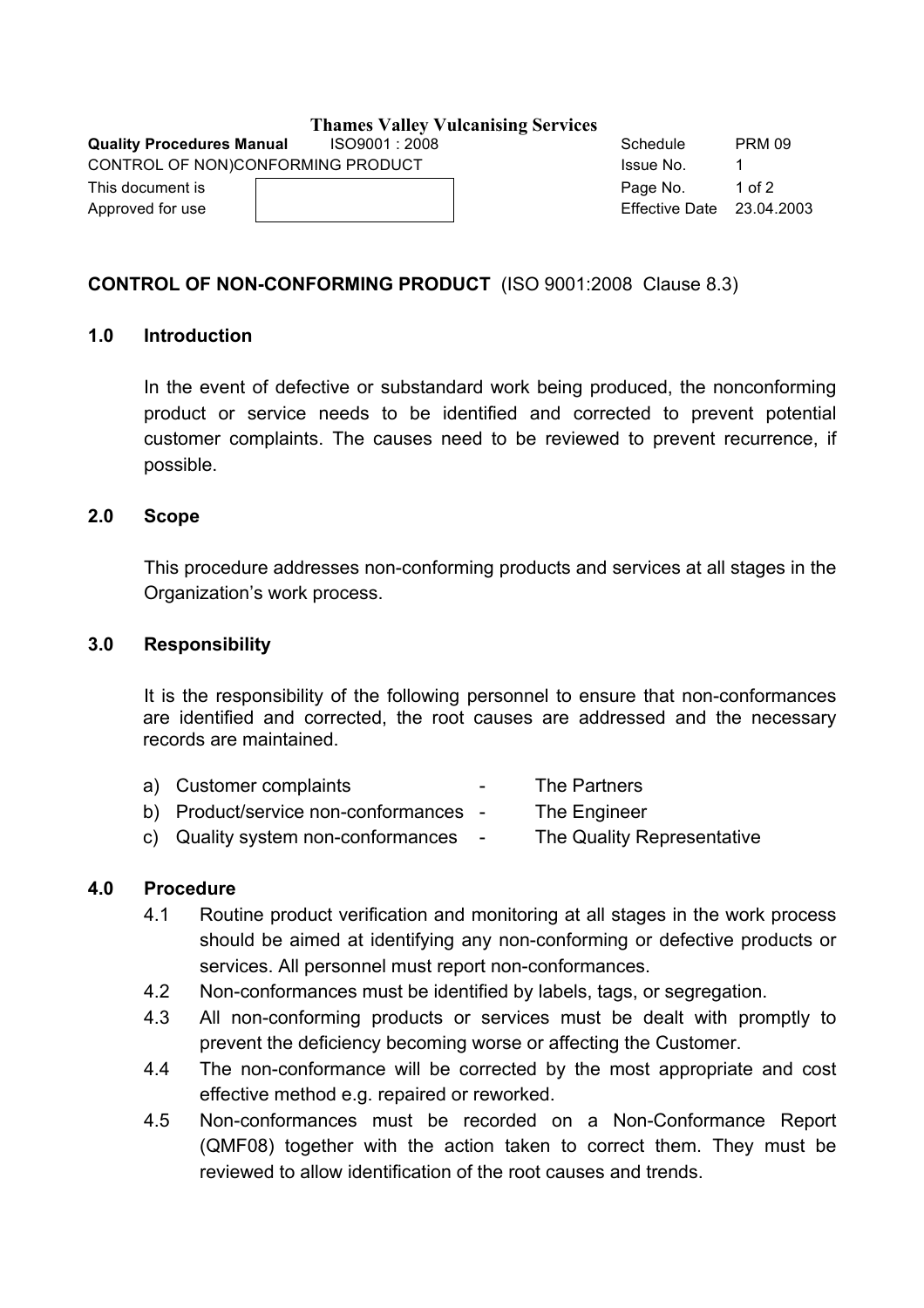| <b>Quality Procedures Manual</b>  | ISO9001 : 2008 | Schedule                    | <b>PRM 09</b> |
|-----------------------------------|----------------|-----------------------------|---------------|
| CONTROL OF NON)CONFORMING PRODUCT |                | Issue No.                   |               |
| This document is                  |                | Page No.                    | 2 of 2        |
| Approved for use                  |                | Effective Date $23.04.2003$ |               |

- 4.6 Where concessions are required from the customer, regulatory body or other organization, this will be recorded.
- 4.7 Where urgent release is requested before full product verification, the delivery documentation must be endorsed accordingly. The items will be clearly identified.
- 4.8 Where the non-conformance can be traced to a supplier, the stock will be removed from the work area and clearly identified until corrective action is carried out.
- 4.9 Where non-conformance is identified after the delivery or use, a Partner will investigate the problem and take the action appropriate to the merits of the problem.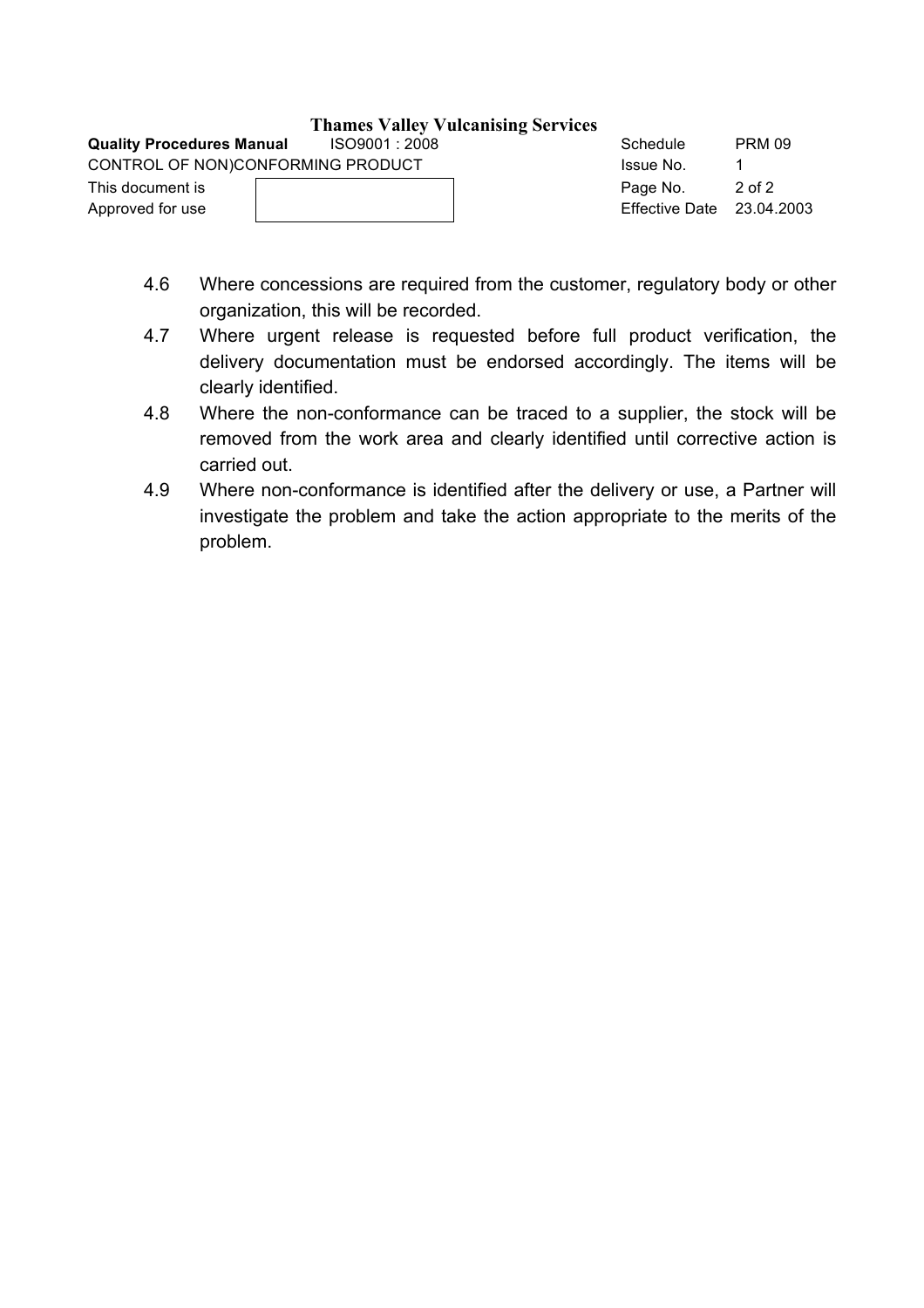|                                  |              | <b>Thames Valley Vulcanising Services</b> |
|----------------------------------|--------------|-------------------------------------------|
| <b>Quality Procedures Manual</b> | ISO9001:2008 |                                           |
| CORRECTIVE & PREVENTIVE ACTION   |              |                                           |
| This document is                 |              |                                           |
| Approved for use                 |              |                                           |

Schedule PRM 10 Issue No. 1 Page No. 1 of 2 Effective Date  $23.04.2003$ 

## **CORRECTIVE AND PREVENTIVE ACTION** (ISO 9001:2008 Clause 8.5.2 and 8.5.3)

### **1.0 Introduction**

A documented procedure needs to be established and maintained to ensure that faulty products or services are identified and corrected. It is also important that causes of such faults are determined and that action is taken to reduce or eliminate the possibility of a recurrence.

### **2.0 Scope**

This procedure details the method of dealing with corrective and preventive actions in order to correct or prevent non-conformance including customer complaints.

### **3.0 Responsibility**

It is the responsibility of the following personnel to ensure that non-conformances and customer complaints are corrected or prevented from happening.

| a) Customer complaints                | $\sim$ 100 $\sim$ | The Partners               |
|---------------------------------------|-------------------|----------------------------|
| b) Product/service non-conformances - |                   | The Engineer               |
| c) Quality system non-conformances    | $\sim 100$        | The Quality Representative |

## **4.0 Procedure**

## **4.1 General**

- 4.1.1 When implementing corrective or preventive action, the amount of time and effort will take into account the significance of the problem. The potential impact on the product or service, the process, the customer and on safety will be evaluated.
- 4.1.2 Sources of information for corrective and preventive action will include customer complaints, non-conformance records, management review and other management system records, internal audits, customer satisfaction records and process measurements.
- 4.1.3 Corrective and preventive action and customer complaints will be addressed at the Management Review.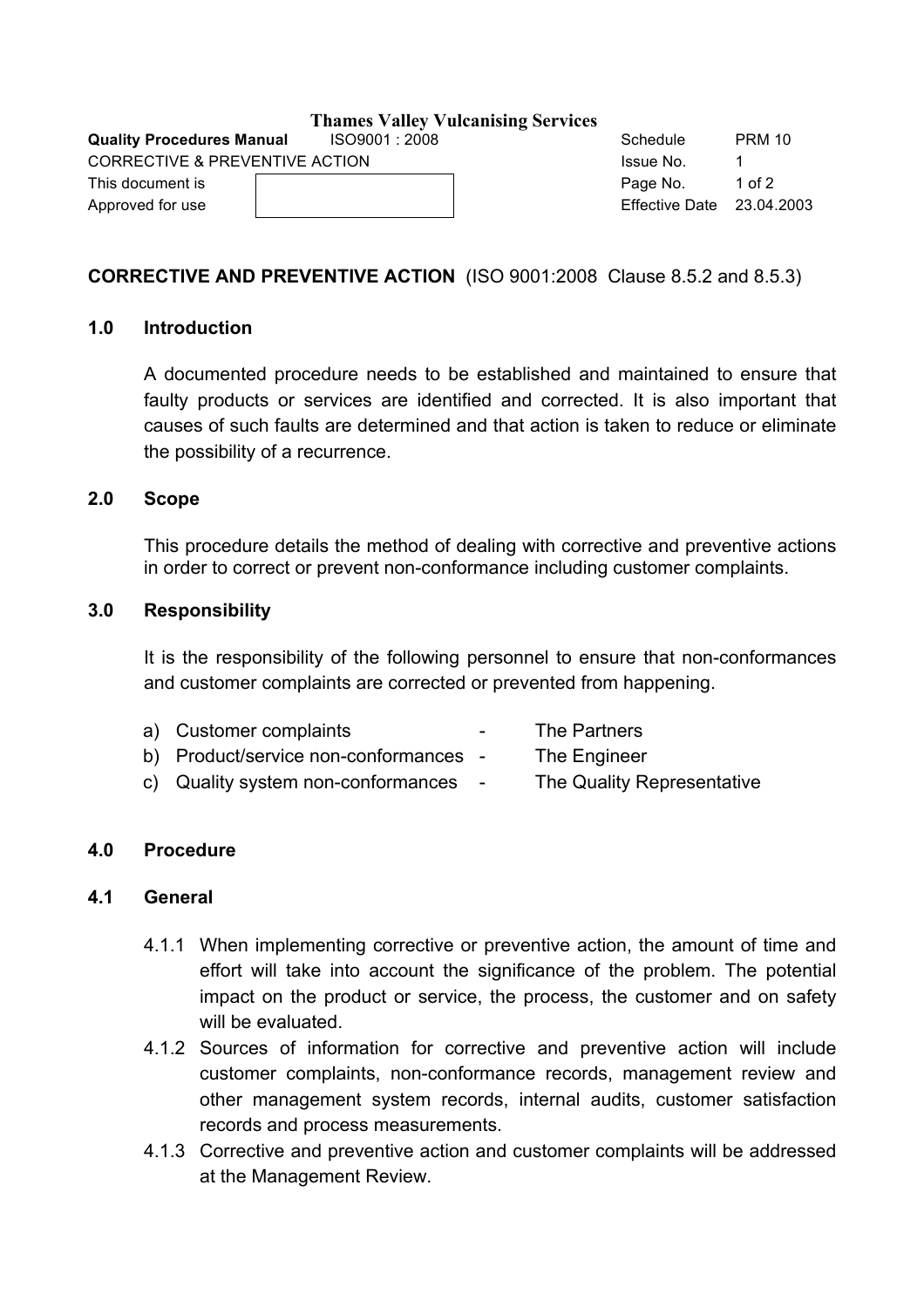| CORRECTIVE & PREVENTIVE ACTION | ISSUE NO.             |        |
|--------------------------------|-----------------------|--------|
| This document is               | Page No.              | 2 of 2 |
| Approved for use               | Effective Date 23.04. |        |
|                                |                       |        |

Approved for use The Communication Communication Communication Communication Communication Communication Communication Communication Communication Communication Communication Communication Communication Communication Commu

4.1.4 Records will be maintained to document the non-conformance or preventive action planned, the corrective or preventive action taken and the confirmation that it was effective.

## **4.2 Corrective Action**

- 4.2.1 All nonconformances requiring corrective action must be clearly identified.
- 4.2.2 The root cause of non-conformance must be determined and suitable corrective action will be planned and carried out to eliminate or reduce the cause.
- 4.2.3 Checks must be carried out to ensure that the corrective action was effective and has eliminated or reduced the risk of the non-conformance occurring again.

## **4.3 Customer Complaints**

- 4.3.1 On receipt of a customer complaint the details must be recorded on the Customer Complaint form (QMF04). The form will then be allocated a reference and entered to the complaints register. (QMF05)
- 4.3.2 Customer complaints will be dealt with in the same manner as in section 4.2 above.

## **4.4 Preventive Action**

- 4.4.1 All potential non-conformances requiring preventive action must be clearly identified.
- 4.4.2 The preventive action must be planned and carried out to remove or reduce the risk.
- 4.4.3 Checks must be carried out to ensure that the preventive action was effective and has eliminated or reduced the risk of the potential non-conformance occurring.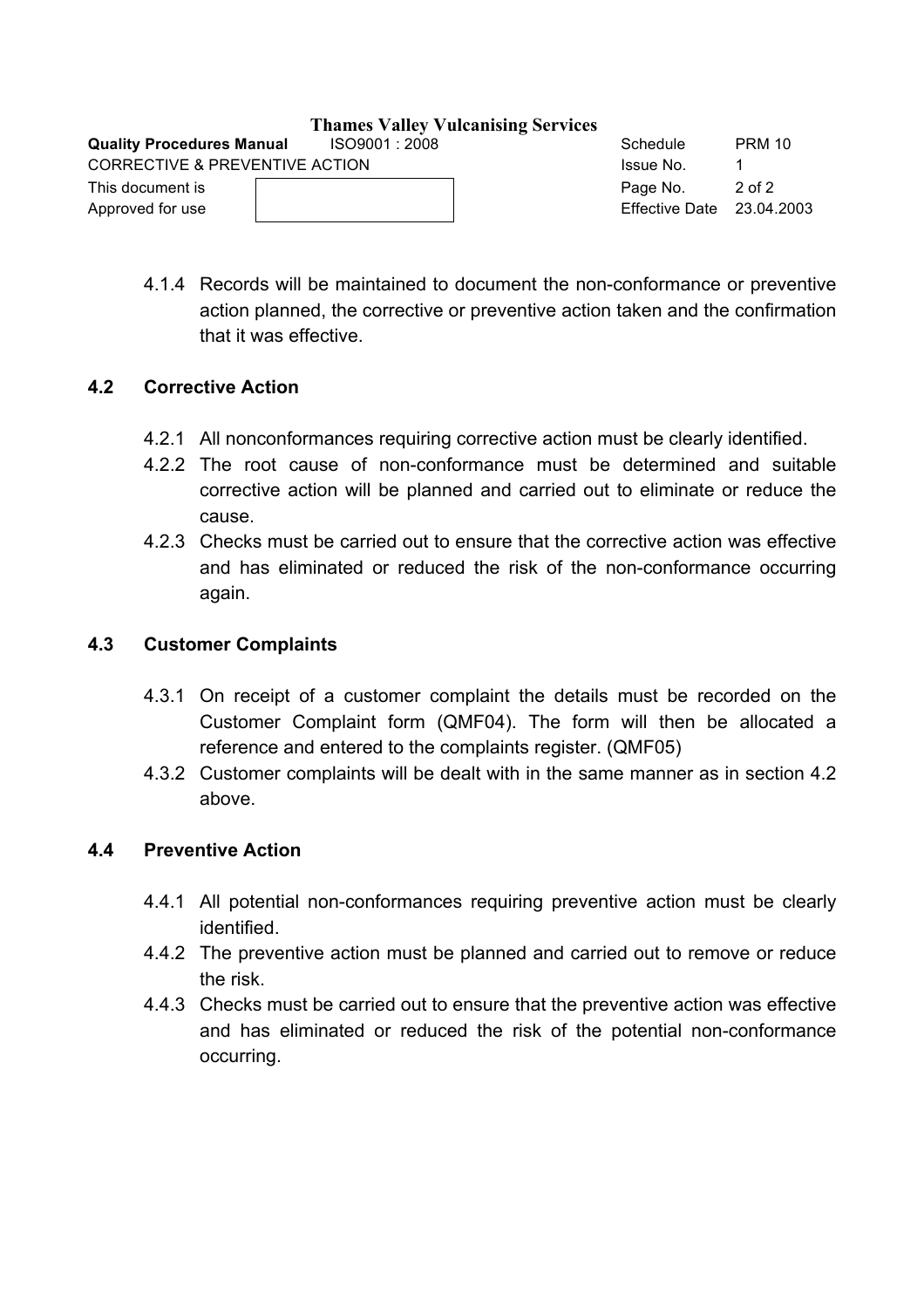**Quality Procedures Manual**  $1$  **ISO9001 : 2008** Schedule PRM 11

MEASUREMENT & IMPROVEMENT **ISSUE ASSESSMENT** and the set of the set of the set of the set of the set of the set o

| MEASUREMENT & IMPROVEMENT | ISSUE NO.                   |        |
|---------------------------|-----------------------------|--------|
| This document is          | Page No.                    | 1 of 4 |
| Approved for use          | Effective Date $23.04.2003$ |        |
|                           |                             |        |

# **MEASUREMENT AND IMPROVEMENT** (ISO 9001:2008 Clause 5.2, 8.1, 8.2.1, 8.2.3, 8.4

and 8.5.1)

## **1.0 Introduction**

To ensure that high quality standards are maintained and improved, the Organization monitors the work process to ensure the highest standards of Customer satisfaction. Measurement is aimed at added value and benefit to the Customer and the Organization. This process is Organization wide and involves all personnel.

## **2.0 Scope**

The scope of this procedure includes:

- a) Planning and control of all processes.
- b) Collection and analysis of data and information.
- c) Measurement of customer satisfaction and dissatisfaction.
- d) Monitoring and improvement of process capability.
- e) Continual improvement.

## **3.0 Responsibility**

It is the responsibility of the Partners to ensure:

- a) That procedures and initiatives are put in place to measure the Organization's performance.
- b) The quality management system is continually improved.
- c) Customer satisfaction is measured and deficiencies addressed.

## **4.0 Procedure**

- **4.1 General**
	- 4.1.1 The measurement and improvement process must be planned in the same way as other activities carried out by the Organization. This will include: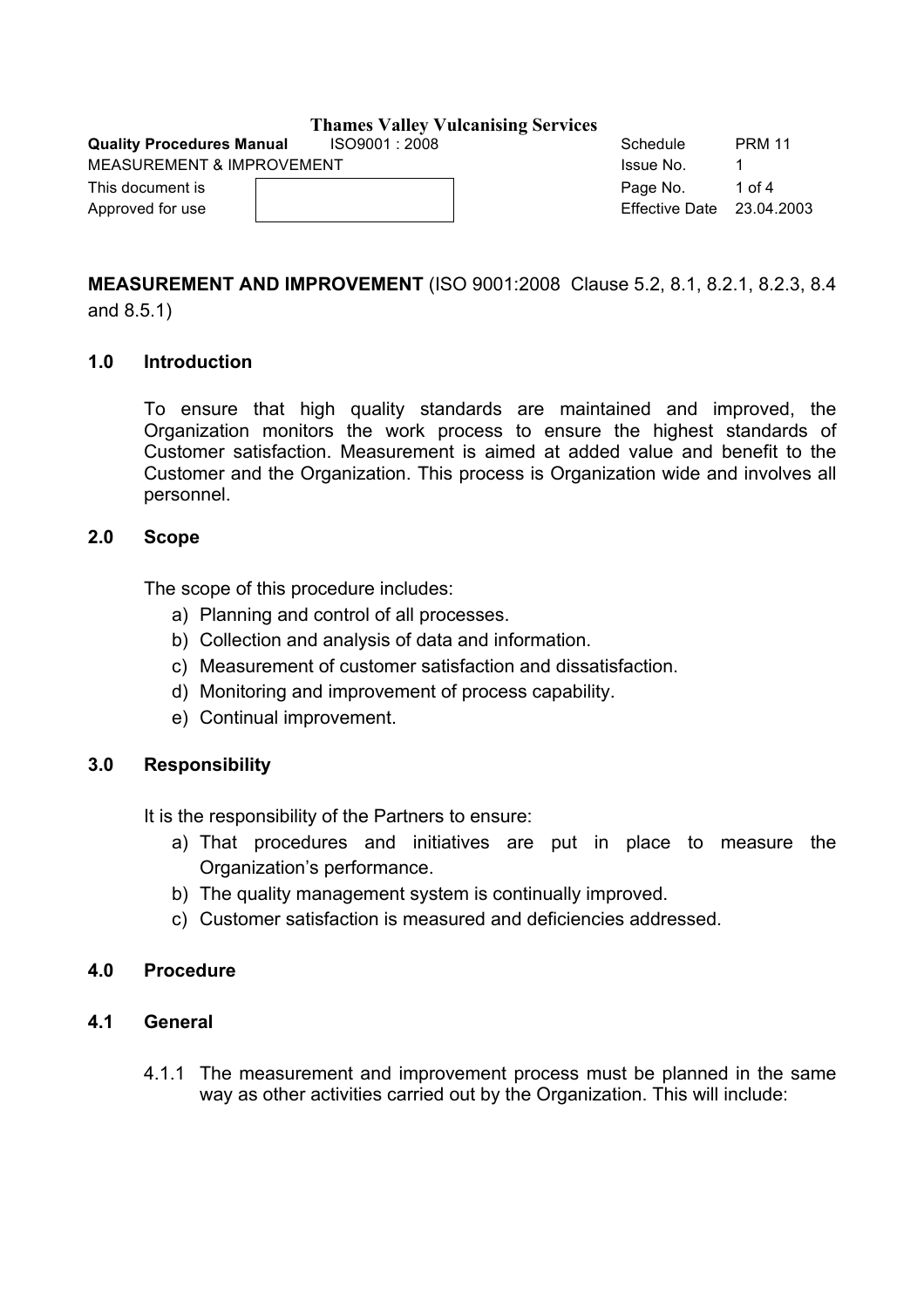| <b>Quality Procedures Manual</b>     | ISO9001:2008 |  |
|--------------------------------------|--------------|--|
| <b>MEASUREMENT &amp; IMPROVEMENT</b> |              |  |
| This document is                     |              |  |
| Approved for use                     |              |  |
|                                      |              |  |

Schedule PRM 11 Issue No. 1 Page No. 2 of 4 Effective Date 23.04.2003

- a) Deciding what to address.
- b) Setting priorities and objectives.
- c) Deciding on the methods to be used.
- d) Allocating resources. e.g. Time and personnel.
- e) Carrying out the measurements.
- f) Analysing the results.
- g) Communicating the results to the appropriate personnel or organization's such that it is clearly understood. This will normally be by way of discussion, distributed results and Management Reviews.
- h) Implementing the appropriate action.
- i) Checking that it was effective.
- 4.1.2 Other sources of information for the improvement process are covered in:
	- a) PRM 02Management Review
	- b) PRM 08 Internal Audit
	- c) PRM 09 Control of Non-conformance
	- d) PRM 10 Corrective and Preventive Action
- 4.1.3 The main discussion point for this process will be the Management Review meeting.

## **4.2 Collection and analysis of data**

- 4.2.1 In order to measure performance a certain amount of data and information needs to be collected. This will address:
	- a) Meeting Customer requirements and measurement of Customer satisfaction and dissatisfaction.
	- b) Performance of suppliers.
	- c) Assessment of process and product characteristics and trends.
		- (This may include delivery problems, information on supplier performance, assessment of customer satisfaction and dissatisfaction, data on process and product e.g. downtime, rejects and rework, trends and variations, use of statistical techniques).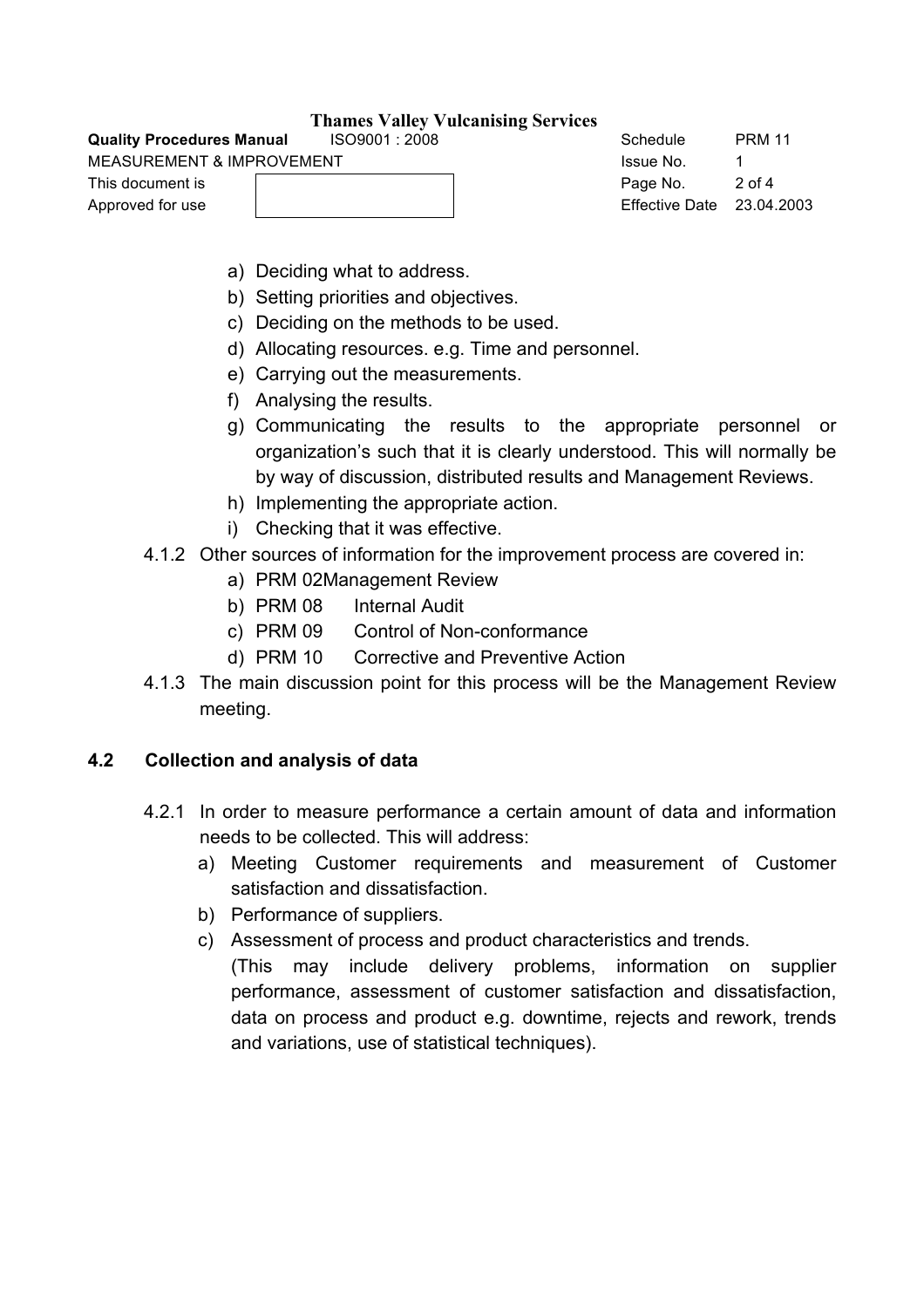| <b>Quality Procedures Manual</b> | ISO9001 : 2008 |  | Schedule                  | <b>PRM 11</b> |
|----------------------------------|----------------|--|---------------------------|---------------|
| MEASUREMENT & IMPROVEMENT        |                |  | Issue No.                 |               |
| This document is                 |                |  | Page No.                  | 3 of 4        |
| Approved for use                 |                |  | Effective Date 23.04.2003 |               |
|                                  |                |  |                           |               |

- 4.2.2 The Organization must decide what the data is needed for, any specific methodology to be used and the frequency of collection.
- 4.2.3 Other sources of information detailed in section 4.1.2 may be used as necessary.
- 4.2.4 The aim will be to improve the efficiency and performance of the Organization.

## **4.3 Customer satisfaction and dissatisfaction**

- 4.3.1 Customer satisfaction and dissatisfaction will be measured to ensure that:
	- a) The product or service has the required characteristics.
	- b) The price is satisfactory.
	- c) The delivery process is satisfactory.
	- d) The Customer feels they are receiving good value for money.
- 4.3.2 Customer satisfaction and dissatisfaction will be measured by: Add details specific to the organization taking into account the following:
	- a) Feedback from customers. Complaints.
	- b) Feedback from the Customer during sales and ordering activities.
	- c) Direct communication during the course of business.
	- d) Market trends.
	- e) Evaluation of the competition.
	- f) Questionnaires or surveys.
	- g) Analysis of repeat orders.
	- h) Returns and repairs.
- 4.3.3 The information obtained must be analysed and the appropriate action taken to improve Customer satisfaction or eliminate the reason for dissatisfaction.